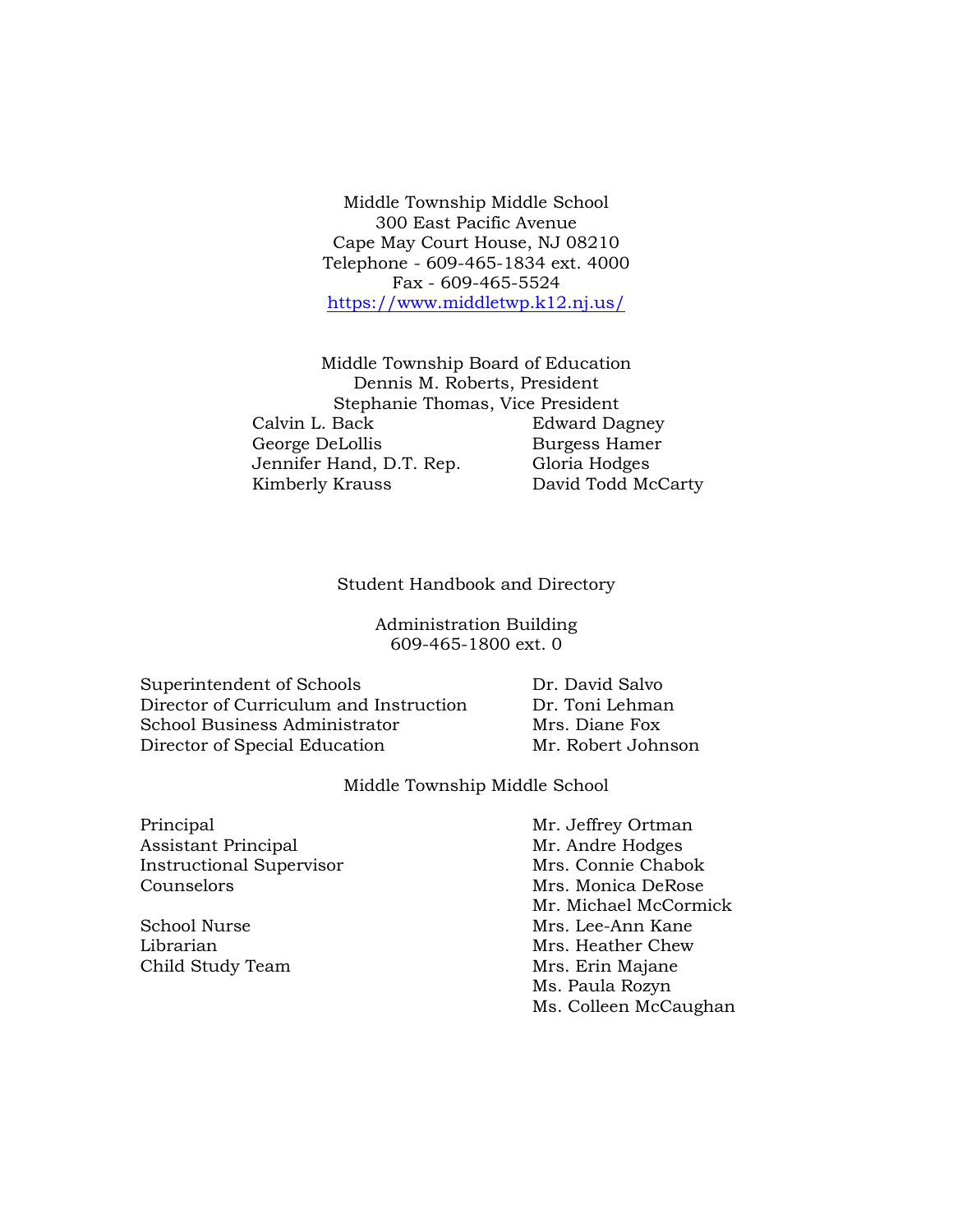## **STUDENT HANDBOOK 2020-2021**

Welcome to the Middle Township Middle School and a school year during which you will discover the excitement of learning, growing, and succeeding. The information and suggestions contained in this book will assist you in creating a positive middle school experience.

Everyone at Middle works hard to provide a variety of educational programs and activities that promote individual excellence and pride. Recognize the opportunities available, become involved in your school, and enjoy becoming part of the Middle tradition.

Have a great year in the Middle School, where every student is an honored student.

| THIS AGENDA BELONGS TO: |                                                                    |
|-------------------------|--------------------------------------------------------------------|
|                         |                                                                    |
|                         |                                                                    |
|                         | ZIP CODE                                                           |
|                         |                                                                    |
| STUDENT ID NUMBER       | <u> 1980 - Jan Samuel Barbara, margaret eta idazlea (h. 1980).</u> |
|                         |                                                                    |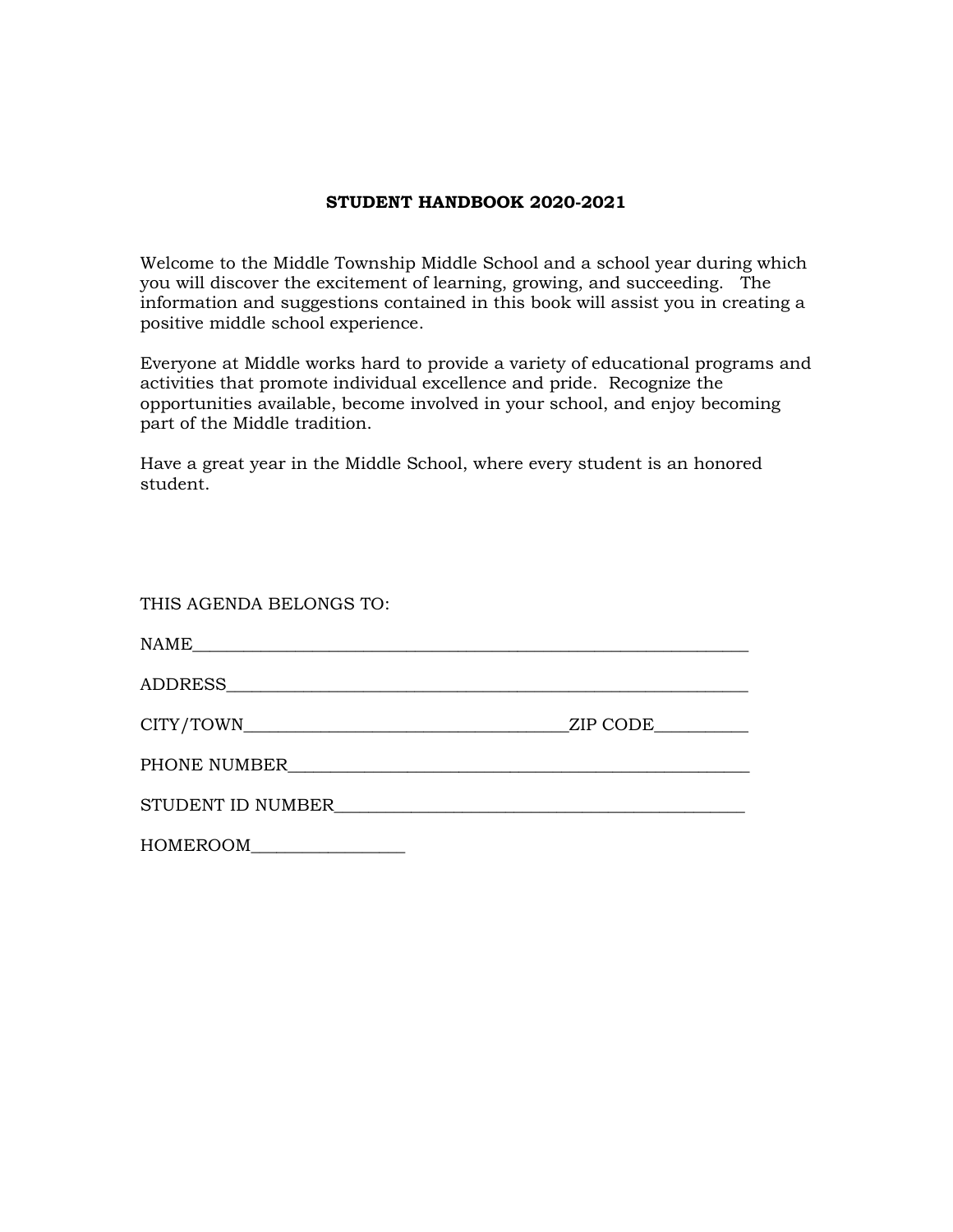#### **PUPIL ATTENDANCE**

The Middle Township Board of Education has an obligation to require the students of this district to be present in school in order to be taught. This policy is for the benefit of the students, their parents/guardians, and the community at large.

Student participation in all regularly scheduled classroom learning activities in each area of study is essential in order for each student to receive the maximum benefits of a thorough educational program. The entire process of education requires a regular continuity of instruction, classroom participation, learning experiences, and study. The regular contact of students with one another in the classroom and their participation in a well planned instructional activity, under the tutelage of a competent teacher, are vital to this purpose.

#### **REGULATIONS REGARDING ABSENTEEISM:**

A. Students who are habitually absent from school cannot satisfactorily complete prescribed courses of study. In addition, unauthorized absenteeism is in violation of State Law (NJSA 18A- 38: 25-26).

B. The Middle Township Board of Education is responsible to the State and people of the local community to operate the public schools within the prevailing legal structure as set forth by the State and Local Board.

C. There is an impelling responsibility on the part of the parents/guardians and students to see that regular school attendance is maintained.

D. Therefore, based upon these legal facts and conditions, the Middle Township Board of Education has instituted the following policy.

### **ABSENTEE POLICY:**

### **A. Absence Verification**

- 1. **In case of a student absence, a call to the school is requested at 463-1834ext. 4050.**
- 2. If you do not call to report an absence, you may receive a call from a school secretary or school nurse to verify the student's absence.
- 3. Upon returning to school after being absent, the student must present a written excuse signed by the student's parent/guardian.
- 4. All notes will be kept in a file in the nurse's office.
- 5. Additional verification of the student's absence and/or readiness to return to school may be required.

### **B. Consecutive Absence**

- Any pupil who misses 5 consecutive school days and does not appear on home instruction or who is not medically verified by the school nurse will be issued a legal notification by the main office to report back to school. Failure to do so within 5 school days will result in the following action:

- Parents of pupils at/above the compulsory school age (NJSA 18:38-29) who fail to have their child in school will be considered as disorderly persons and subject to court appearance in the local municipal court.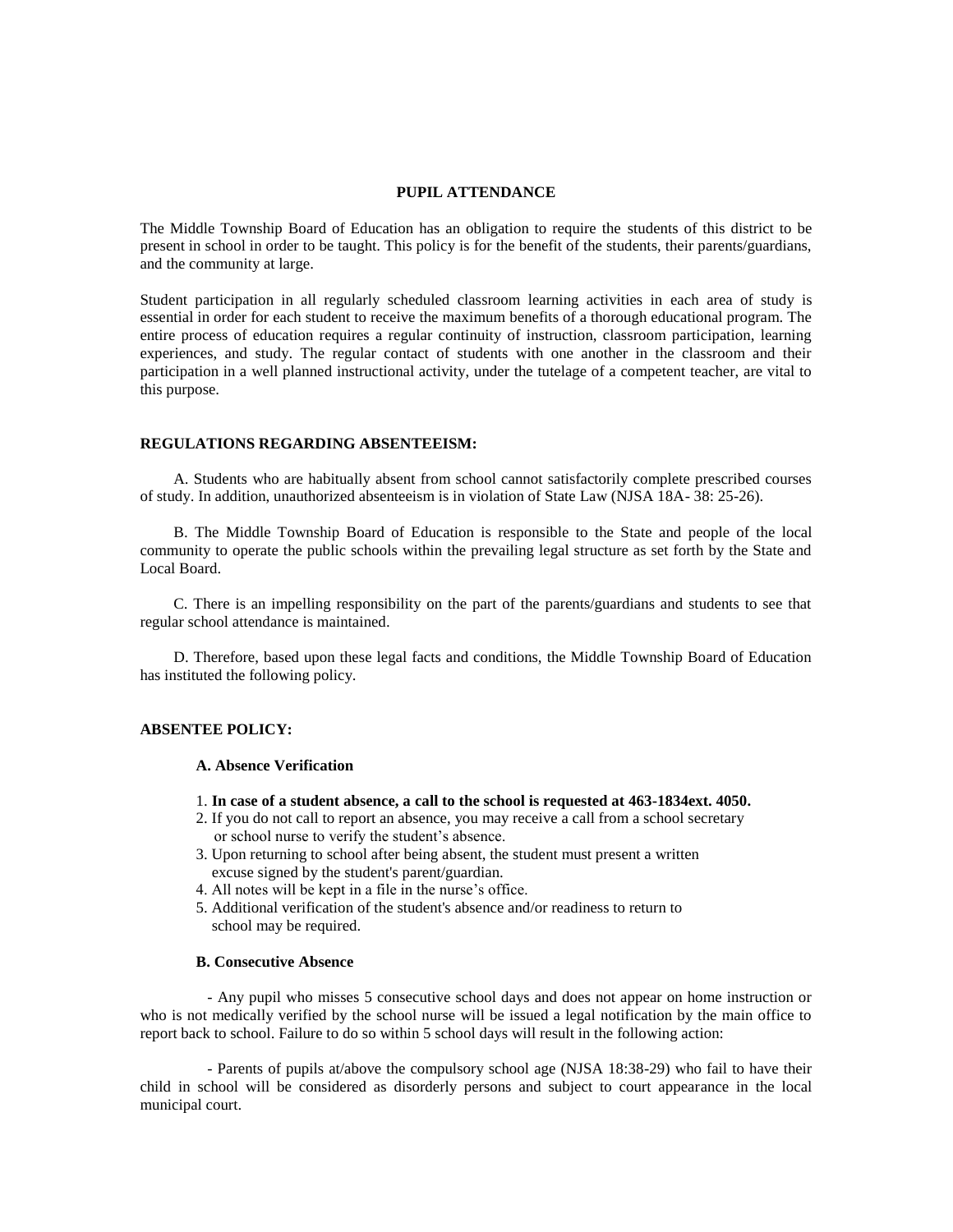### **C. Excessive Absenteeism**

1. The parent(s)/guardian(s) of students who miss more than 18 cumulative school days per year will be notified by mail to appear before the principal or administrator within five (5) school days after receipt of the notification in order to present just cause for the absences. Absenteeism for the entire student body is checked several times during the school year.

### **E. Family Vacation**

The regular school calendar provides more than ample opportunity for families to plan vacations at a time when school is not in session. **SCHOOL AUTHORITIES WILL NOT EXCUSE FAMILY VACATION DAYS.** Family vacation days count as part of total allowable absent days.

### **TRUANCY**

As per Middle Township Board of Education Regulation R5200: attendance The Middle Township School District shall also follow the laws set forth by the State of New Jersey specifically those under title 18A pertaining to students attendance and truancy.

NJS 18A:38-25: Every parent, guardian or other person having custody and control of a child between the ages of 6 and 16 years shall cause such child regularly to attend the public schools of the district or a day school in which there is a given instruction equivalent to that provided in the public school for children of similar grades and attainments or to receive equivalent instruction elsewhere than at school. NJS 18A:38-27: Any child between the ages of 6 and 16 years who shall repeatedly be absent from school, and any child of such age found away from school during school hours whose parent, guardian or other person having charge and control of the child is unable to cause him to attend school and any pupil who is incorrigible, actually vagrant, vicious, or immoral in conduct, shall be deemed to be a juvenile delinquent and shall be proceeded against as such.

**Violations of these state statutes may result in Truancy charges being filed requiring a hearing in Municipal Court.**

## **ACTIVITY RESTRICTION**

Any suspension automatically includes activity restriction for the duration of the suspension. Students who are placed on ACTIVITY RESTRICTION may not participate in or attend any school-sponsored functions. Students who receive an external suspension will be placed on ACTIVITY RESTRICTION **for five school** days beginning the day they return to school from suspension.

### **HOMEROOM**

Homeroom period is from 7:40-7:50 A.M. During this time, the flag will be saluted, attendance will be taken, announcements made of the day's activities, and any specific homeroom business addressed. Students are to enter the building, go to their lockers, and report to homeroom. Students must have a homeroom pass for any other activity.

## **TARDINESS**

Students are expected to arrive promptly to school and to each assigned class. If students arrive after 7:45 A.M., they are to report to the front office and obtain a tardy pass. A record of each student's lateness will be kept on file.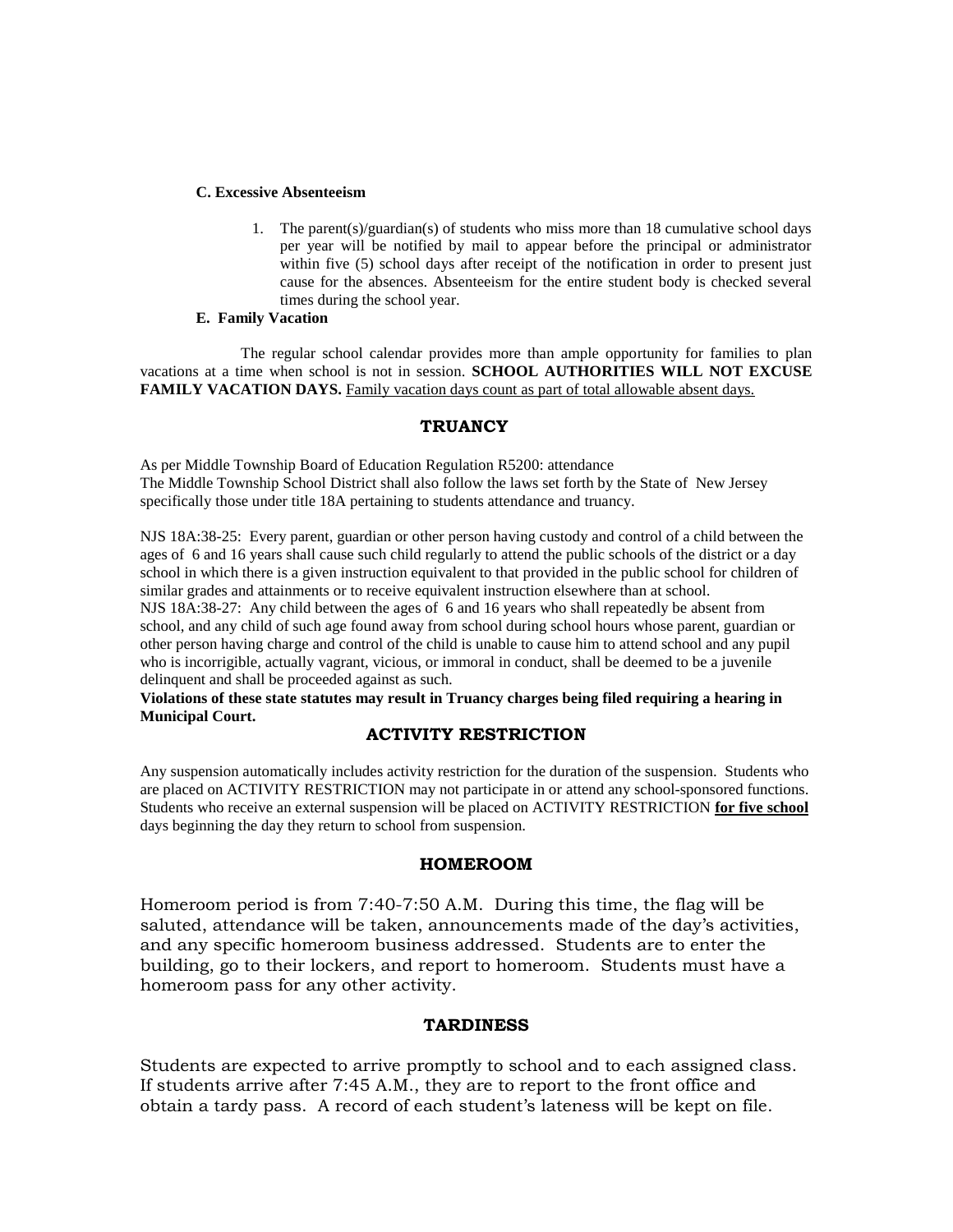Chronic tardiness will result in disciplinary actions. Any unexcused tardiness may disqualify a student from a record of perfect attendance.

## **EARLY DISMISSAL FOR STUDENTS**

Students are not permitted to leave the school building during the day unless a parent has requested an early dismissal, and the request has been approved by the principal. These requests should be submitted to the office before the start of the school day.

No student will be dismissed until a parent or designated adult comes into the front office to sign out the student. **Parents or designated adults may be required to show identification.** No students can be picked up by anyone but their parents/legal guardian without written permission, even if the person is an emergency contact.

## **DISMISSAL**

Bus students are to exit the building through the closest doors and report directly to their bus. Walkers are to report to the cafeteria and wait to be dismissed. All students are to move quickly and orderly during dismissal. No student can be picked up by anyone but their parents without written permission. Walkers should have a parental note on file stating permission to walk home.

# **PARENT PICK-UP AND DROP OFF**

Students being picked up by a parent/guardian are to exit the building via the Media Center door. Pickup should take place promptly at 2:20 P.M. If a parent/guardian fails to pick up their student(s) by 2:30 P.M., they will be supervised in the main office until a parent comes in to sign them out. **Parents are not to use the main parking lot for student pick up at dismissal**. Students being dropped off for school are to enter the building through the Media Center doors. This is necessary in order to maintain bus access to the Main entrance. Whenever it is necessary for children to be brought to school by parents or other drivers, students are to be dropped off by the Media Center entrance only, NOT by the main office entrance. Cars are not permitted to be in the driveway area while buses are loading or unloading. Special requests pertaining to transportation should be made in a signed, written note to the principal.

# **EMERGENCY CLOSING**

When the school is closed for bad weather or any other reason, you will be notified via the automatic phone system. You can also check for updates on the school Facebook page.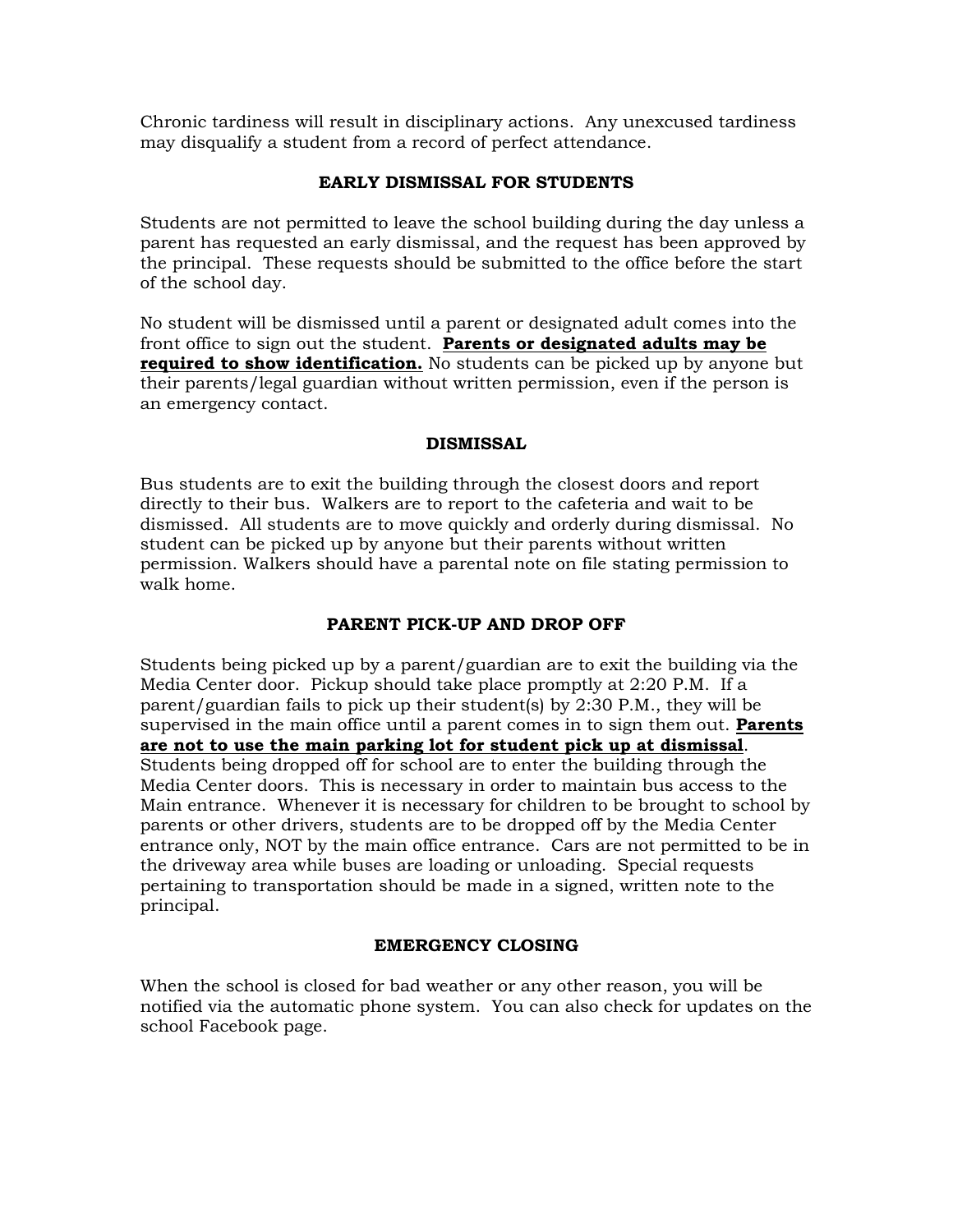## **EMERGENCY EVACUATION AND FIRE DRILLS**

Emergency drills are a very serious part of the school routine. Students are to be attentive and strictly adhere to staff directions. Any misbehavior during these drills is a serious offense and will result in significant disciplinary consequences.

## **CHANGE OF ADDRESS OR PHONE NUMBER**

A change in your address or telephone number must be reported in writing to the front office within three (3) days of the change. If changing your address you must provide your lease/closing documents and another proof of residency for example your driver's license or utility bill.

# **NATIONAL JUNIOR HONOR SOCIETY (NJHS)**

Please check the Middle School website for information about this program.

## **Discipline Guidelines for Responsible Student Behavior**

In order to provide a safe, positive educational environment for the student body the following expectations are required and expected from all students.

- All students will attend school regularly and be on time to all of their classes.
- Students are to stop walking in the halls during the flag salute.
- All students are to be prepared for class with their books, notebooks, pens, or pencils, and agenda books, to record homework assignments for each subject.
- All students are expected to respect themselves, all staff members, and other students. All students are expected to ask questions, set goals for themselves, and ask for help when needed.
- All students are to follow rules established by their teachers on a regular basis.
- All students are to remain seated in class unless told differently by their teachers.
- Cell phones are not permitted to be used during the school day unless approved by a teacher for educational purposes.
- Display pride and respect!

## **Cafeteria**

Hot or cold lunch is available every day in the school cafeteria. Everyone should go to his/her table quickly and quietly.

- Once the decision is made for seating, students are not to get up and walk around the cafeteria without permission from the supervising teacher(s).
- Tables will be sent to the food lines when each one becomes quiet and orderly.
- Students should follow the traffic patterns set by the teachers.
- No throwing food or other objects.
- No loud shouting or screaming.
- No personal contact including pushing, fighting, or horseplay of any type.
- No running in the cafeteria.
- No gum chewing in the cafeteria.
- No student will leave the cafeteria without a hall pass or bathroom pass and permission from the supervising teacher.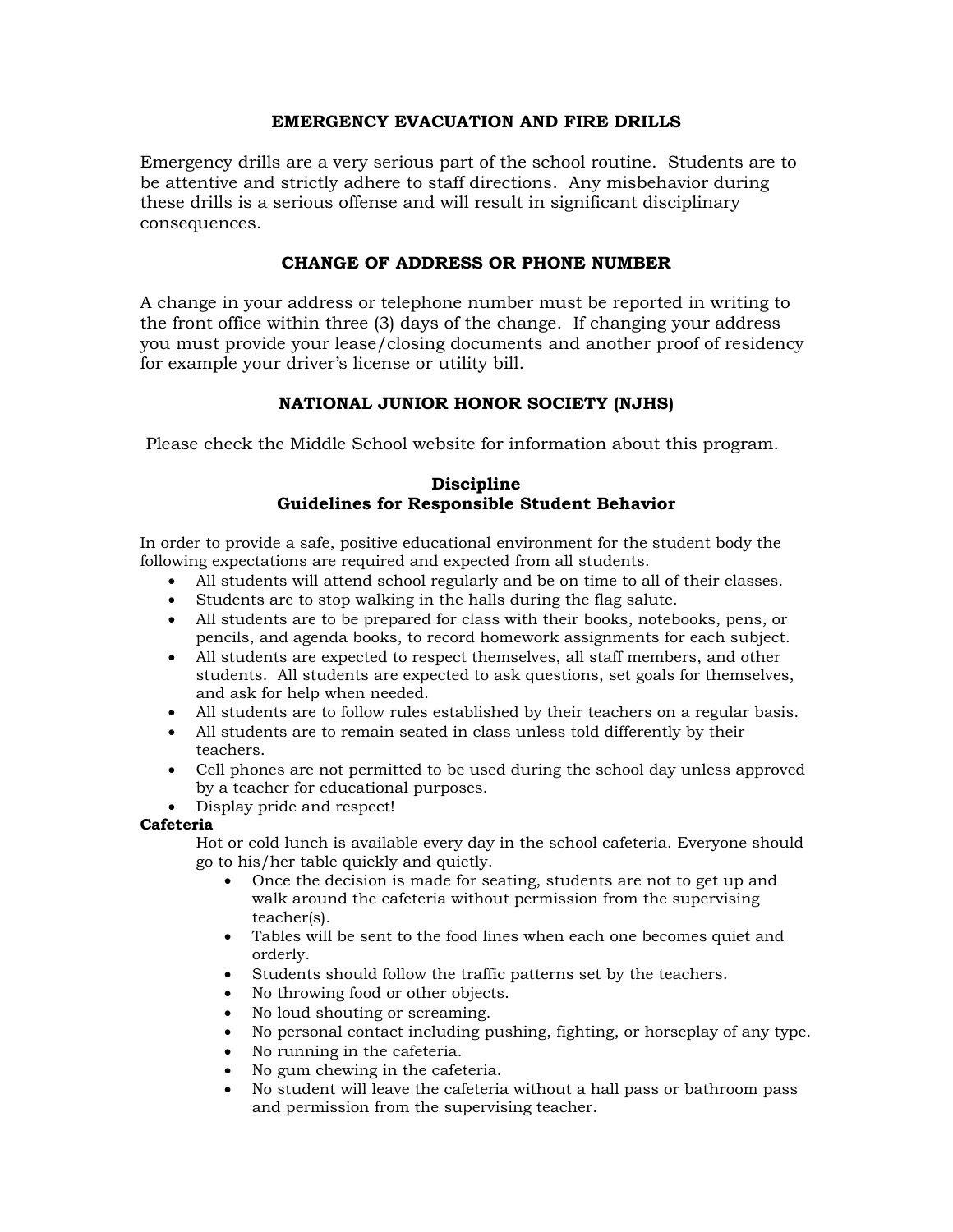- Teacher will dismiss students when table and floor areas are clear.
- There will be assigned seating when necessary.

### **Discipline**

The consequences of disciplinary action can be found on the Middle School website. In the daily operation of a school it is impossible to list every potential infraction, which may occur. Therefore, in situations where these circumstances exist, a determination will be made by an administrator.

The best discipline is self-discipline, and students are encouraged to think and act wisely and realize the consequences of all actions. When students fail to discipline themselves, they shall be turned over to the designated administrator, personnel or civil authority.

Teachers are primarily responsible for classroom management and discipline in their assigned classes and duties. All staff members share responsibility for supervising the behavior of students. All students must follow any reasonable request or directive by any staff member during the school day or at any school sponsored activity. Please refer to our discipline matrix on our middle school webpage.

### **Search and Seizure**

**School authorities have the legal responsibility to maintain order and decorum in the schools, and to protect students from harming themselves or others. A principal or designee may find it necessary to search students and remove from their possession, items, which may be potentially harmful. School lockers and desks remain the property of the school district even when used by pupils. Lockers and desks are subject to administrative inspection in the interest of school safety, sanitation, discipline, and enforcement of school regulations and to search by law enforcement officials.**

### **DRESS AND GROOMING**

All clothing or adornments worn or carried will be judged upon the effect they have upon the health, welfare, and safety or the school community and whether this clothing could have a negative effect on the normal routine and function of the school. All clothing and accessories must be appropriately fitted and worn in good taste. The administration reserves the right to make changes as styles may dictate.

### **PUPILS MAY NOT WEAR**

- 1. Any apparel or accessory with obscene, offensive, bias, or profane material on it or refer to violence, sex, alcohol, or tobacco products.
- 2. Tank tops, thin-strapped tops, tube tops, crop tops, halter tops, and clothing that exposes the back, chest, or midriff.
- 3. Clothing made of sheer or fishnet material.
- 4. Clothing with holes and/or tears.
- 5. Pajamas or undergarments worn as outerwear.
- 6. Strapless, thin-strapped, spaghetti strapped dresses or rompers/jumpers.
- 7. Clothing or accessories which designed for beachwear (bathing suit, etc.)
- 8. Chain-link and metal belts.
- 9. Hats, bandannas, or other headgear.
- 10. Coats, hats, gloves, and any type of outdoor wear may not be worn in the classrooms, hallways, or the cafeteria during the regular school day.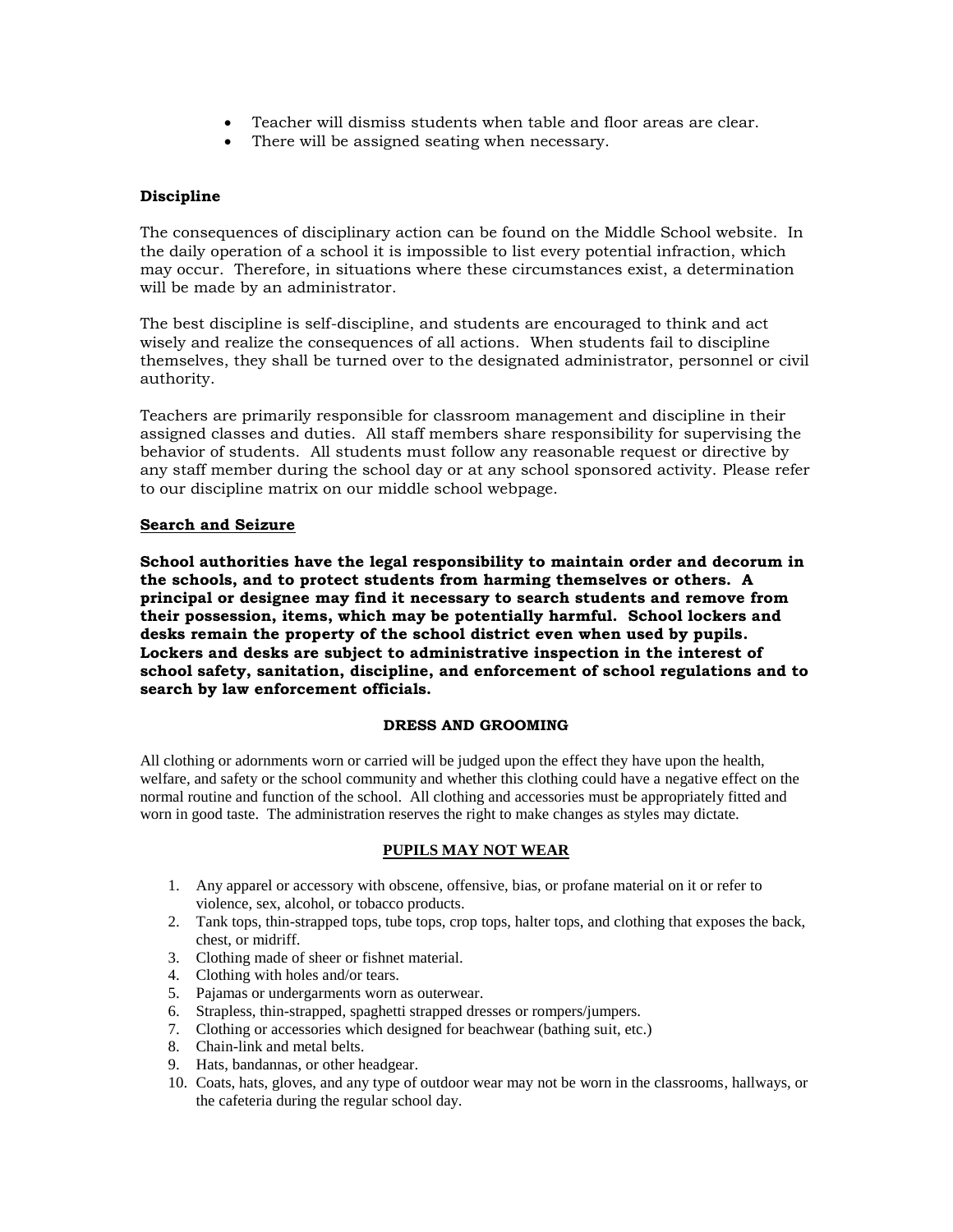- 11. Flip flops, slides, shower shoes, or bedroom slippers.
- 12. Excessively short skirts or shorts.

*\*\*The administration reserves the right to determine the appropriateness of a pupil's attire. A pupil found to be in violation of the dress code may be sent home and subject to disciplinary action.\*\**

# **Code of Dress may change at any time, as per the Board of Education Policy.**

### **REPORT CARDS**

Report cards will be issued four times during the school year. Parents are strongly urged to contact specific teachers with any questions related to a student's academic progress and development as teachers determine the criteria for marking period grades and class assignments. Report cards will be held if a student has any outstanding obligations at the end of each marking period. Parents can access students' grades by signing into the PowerSchool Parent Portal. Log in information can be obtained by contacting the front office.

### **PARENT/TEACHER CONFERENCES**

Parent/Teacher conferences will be held twice during the academic year. These dates have been set aside to provide time for parents to discuss their child's report card and educational progress. Parents will be able to schedule conferences online. All parents are encouraged to participate. All parents are requested to schedule an appointment if they wish to confer with a teacher, counselor, or the principal. Please do not come in and expect a conference if you did not make an appointment. Information about online scheduling will be mailed home, with ample time to schedule, prior to parent/teacher conferences.

### **ACADEMIC GRADING POLICY**

The following policy is in effect for defining marking period grades for all academic subjects:

| $A+ - 98 - 100$   | $A - 95 - 97$ | $A - 92 - 94$ |
|-------------------|---------------|---------------|
| $B_{+}$ - 89 – 91 | $B - 86 - 88$ | $B - 83 - 85$ |
| $C_{2}$ – 80 – 82 | $C - 77 - 79$ | $C - 74 - 76$ |
| $D+ - 71 - 73$    | D $-68 - 70$  | D- $-65 - 67$ |
| F -65             |               |               |

Course grades represent an average of marking period grades; however, any student who receives the failing grade of "F" for each of the last two marking periods will fail that course. Students will be required to make up all missing work or may be asked to attend Saturday work sessions. Failure to complete missing assignments will result in a NG, No Grade. Students may also be asked to attend summer school if work still remains incomplete at the conclusion of the school year.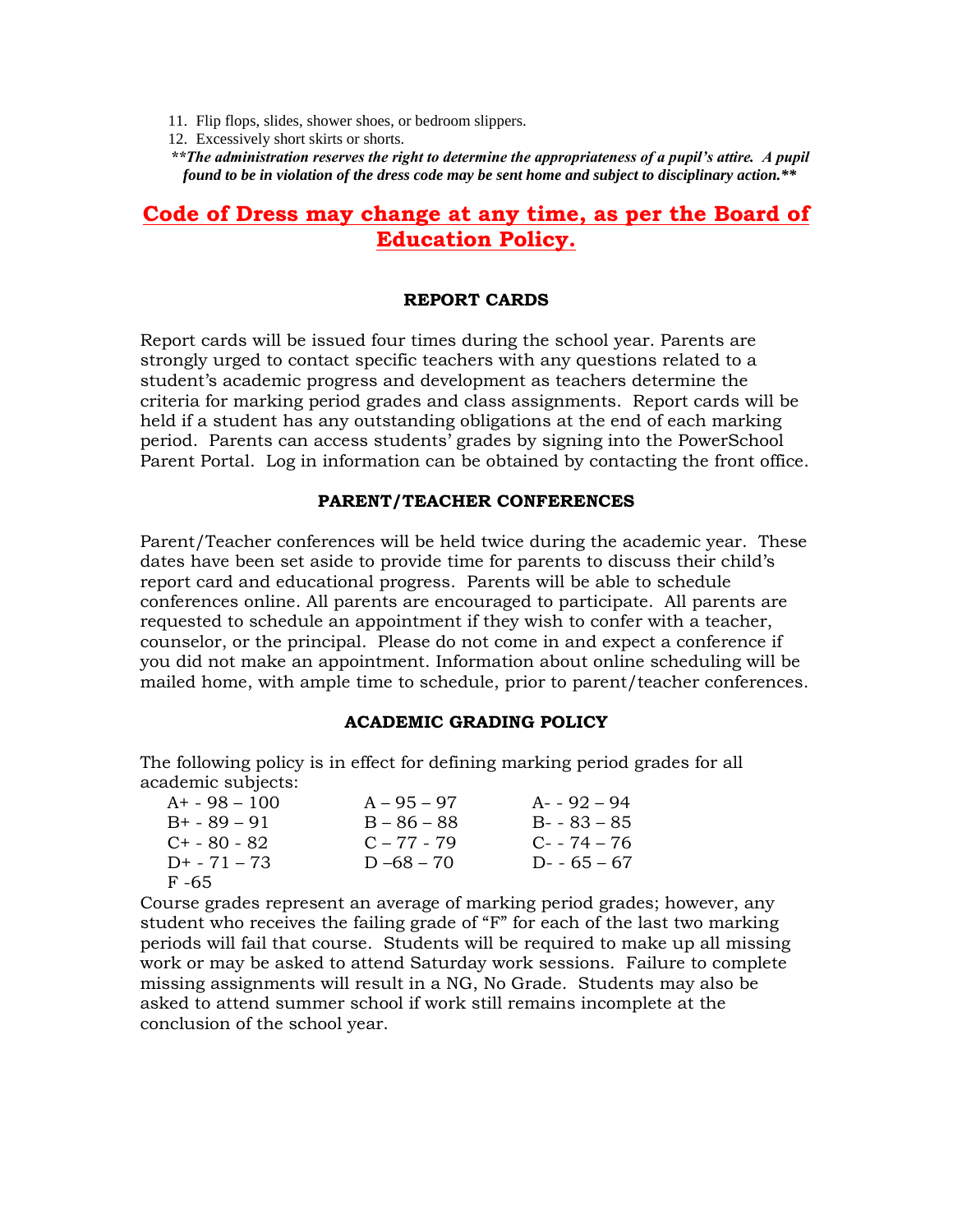## **PROMOTION – RETENTION**

Increased high school graduation requirements as well as elementary, middle, and high school proficiency tests have placed additional pressure upon schools, parents, and students. It is now more important than ever that students have, to the best of their ability, mastered the basic skills before the ninth grade. This places a responsibility upon the school to provide the educational opportunities and a responsibility upon the students and parents to take advantage of those opportunities.

Whenever a student is having difficulty doing the school work expected of him/her or is not accepting his/her responsibilities toward assigned school work, there is a danger of not being promoted. Parents will be notified by letter if their child is in danger of not being promoted.

During the 4th marking period, teachers will confer with the principal and counselor regarding the retention of students. Academic failures are then reviewed administratively. A decision is reached based upon the needs and characteristics of each student.

A student's promotion can be conditional by requiring him/her to successfully complete an approved summer school or remedial program in one or more subject areas and may be at the student's own expense.

If at any time a parent has questions relative to the promotion/retention of their child, they should immediately contact the counselor or principal. It is never too late nor too early to become involved in planning for future scholastic success.

## **STUDENT RECORDS**

The Family Educational Rights and Privacy Act (FERPA) regulates the manner in which individuals can access student records. As the parent of a student or as an adult student currently enrolled in Middle Township Schools, you have the following rights:

- 1. The right to inspect and review your child's or your education records.
- 2. The right to seek amendment of those portions of your child's or your educational records that you believe are inaccurate, misleading, or otherwise in violation of your child's or your privacy rights.
- 3. The requirement for your consent prior to the disclosure of personally identifiable information contained in your child's or your educational records, except to the extent that FERPA and other federal regulations authorizes disclosure without consent,
- 4. The right to file a complaint with the Family Policy Compliance Office, United States Department of Education regarding any alleged failures to comply with FERPA and its regulations.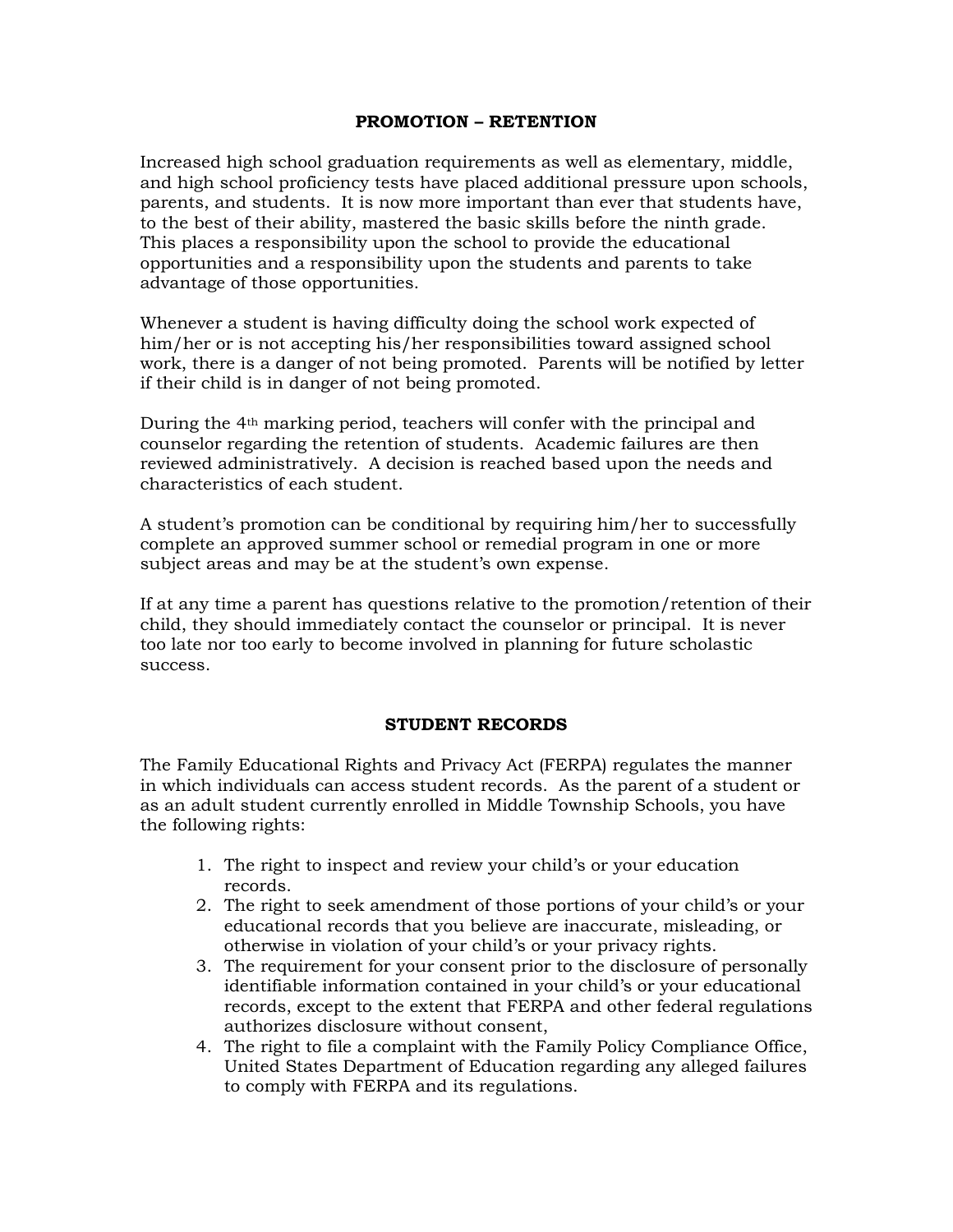Requests to access student records should be made to the building Principal of the school the student attends. This access will be granted as soon as is possible but not later than 10 days after the request is made. Requests to appeal the contents of a student's education records are to be made in writing and are governed by Board of Education Regulation 8330.

### **SCHOOL WEBSITE AND FACEBOOK PAGE**

Our Middle School website is located at [www.middletwp.k12.nj.us/ms.](http://www.middletwp.k12.nj.us/ms) Important information for parents, students and staff is located here. The site includes a monthly calendar of events, monthly lunch menus, emergency closing information and much more. Under the staff tab, you will find contact information for all Middle School staff. Please utilize our school website to keep up to date on all school policies and happenings. Additionally, parents and students can like our Facebook page and receive information as it is posted. The page is titled, Middle Township Middle School.

## **LOCKER POLICY**

The school officials reserve the right to inspect student lockers. Students may use their hall lockers only: before school, before lunch, teacher assigned times, and after school. No lockers are to be shared with other students. Students will receive a locker for their personal use. The combination should not be shared. Students may not lawfully store items in their lockers which may be dangerous or harmful. The lockers are school property and are to be used for school related purposes only.

### **PHYSICAL EDUCATION POLICY**

All students in the middle school are required by State Law to participate in physical education classes. Exceptions to the requirement are those students who have medical reasons and present a WRITTEN note from their doctor stating the reason(s) why and for how long they are to be excluded from physical education classes.

## **GYM CLOTHING POLICY**

All students are required to change into appropriate attire for Physical Education classes as defined by the physical education teachers. Gym attire must be clearly marked with the student's name. For reasons of personal hygiene, clothing worn in physical education is not to be worn during the school day.

### **GYM LOCKERS**

All students will be given locks for their gym lockers if students do not have their own. Please remember to lock your locker at all times to protect your valuables. At the end of the school year, gym locks will be collected. Those students who lose their locks and need replacement locks will be charged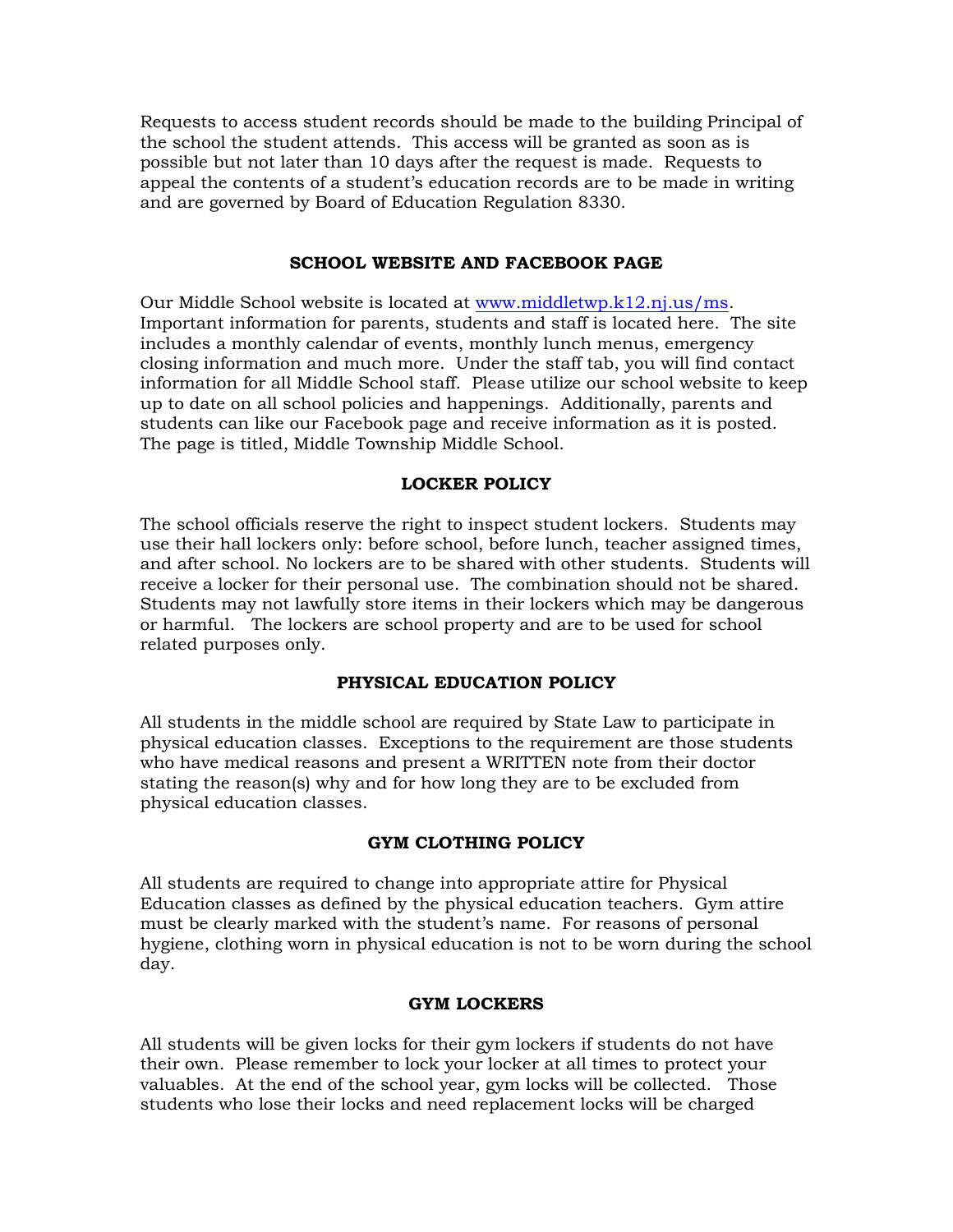\$7.00. Middle Township School assumes no responsibility for lost or stolen items.

## **MEDIA CENTER**

The Media Center is open before school and various hours throughout the school day. Students may sign out books and materials from the school's media center during the year. These books, as well as classroom texts, must be cared for and returned. Students who return books or materials damaged beyond normal wear and tear will be assessed an appropriate fine. Each marking period, report cards will not be issued to students who owe books, materials, or fines either to the media center or a classroom.

## **HALL PASSES**

Students must request permission from the teacher in charge in order to leave the room. A written pass should include student name, date, time, and teacher signature. Before leaving the room, a student must sign his/her name on the sign out sheet indicating time of departure and destination. He/she should also indicate the time he/she returns to class. Being out of a classroom without your teacher's permission is never permitted and will result in administrative discipline.

## **VISITORS**

All visitors are to report to the office upon entering the building to sign in and receive a visitor's pass. **No one is to go directly to a classroom without checking in first!** Report the presence of any visitor not wearing a visitor's pass to any teacher immediately. Visitors will be escorted through the building.

## **WALKERS/BIKE RIDERS**

All students who wish to ride their bikes to school must present notes of permission from their parents to the front office. There will be bike stands provided on the side of the building near the athletic fields. Students are advised to lock their bikes. The school assumes NO RESPONSIBILITY for stolen or damaged bikes. At dismissal, those students who have gotten the proper permission to ride their bikes will assemble in the cafeteria and wait for the supervising teacher(s) to dismiss them.

Only students not assigned to a school bus and those students who have submitted written parent permission to walk home are considered walkers. Walkers are to assemble in the cafeteria. They will be dismissed at the direction of the supervising staff and are to leave school property immediately.

# **AFTER SCHOOL ACTIVITIES**

Throughout the year, various clubs, sports or activities will be sponsored by faculty members for a given period of time. These extracurricular activities will meet after school and will be open to all eligible middle school students.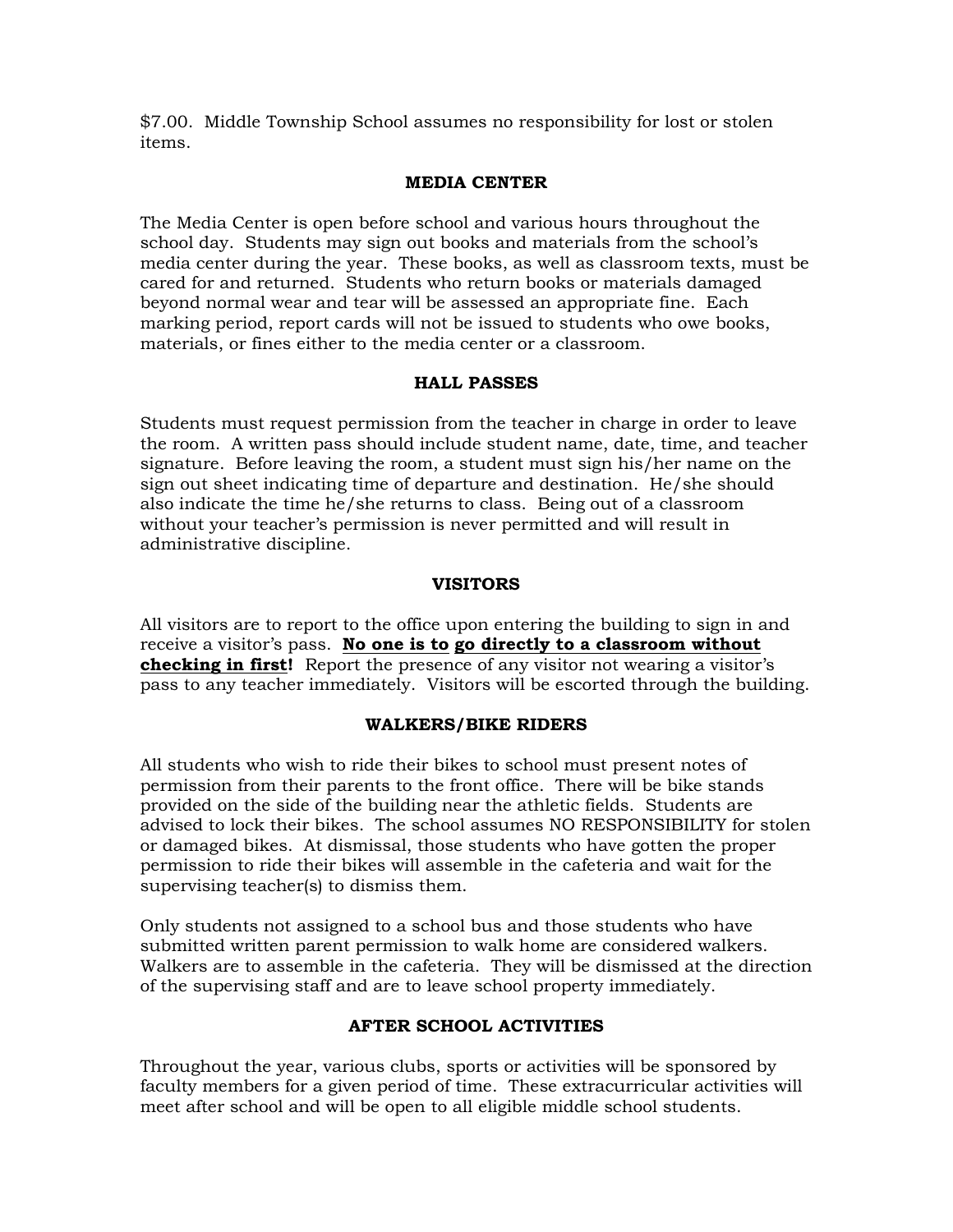The principal or assistant principal may restrict individual students from participating in extracurricular activities because of unacceptable behavior or other just cause. A student must be in attendance for a full day on the day of the activity.

There will be a 4:00 bus for students participating in activities Monday through Thursday. Any student who is still waiting to be picked up after the buses arrive must board the activity bus so that they will be safely transported home. There is no staff available after 4:00 pm to supervise students.

# **ATHLETIC ELIGIBILITY**

- A student must have a yearly physical before he/she can try out for a team. In addition, a health history form must be updated every 60 days. These forms can be obtained from the nurse or online through our school's website.
- In accordance with state law, Middle Township has developed a concussion policy. Once a year students need to complete the concussion education policy forms, which are included with the physical packet. Every other year athletes need to complete a baseline ImPACT test online.
- To be eligible to compete, a student must have passing grades in all their academic classes.
- A student must be in attendance for the full day on the day of a game in order to be eligible to play.
- Any student referred to the office for school rule violations, referred to law enforcement authorities, or who is arrested for a felony or gross misdemeanor can be denied the privilege of participation.

## *\*\*Please also review our activity restriction guidelines.\*\**

## **SCHOOL LUNCH PROGRAM**

The middle school has a cafeteria with a fully equipped kitchen. Students may bring their lunch from home or purchase a lunch from school. Students are offered a nutritionally balanced lunch that includes milk and offerings from the five food groups. To reduce waste, students are not required to accept offered food which they do not intend to eat. Students may also purchase one additional snack item during lunch. Students are not permitted to wear hoods through the lunch line. Students should have an alternate shirt under their hooded sweatshirt to wear when going through the lunch line.

Middle Township School District participates in a program which allows for the children of families having a limited income to receive lunch at no charge or at a reduced rate. Applications for free or reduced lunch will be sent home at the beginning of the school year. Students who wish to participate must complete the application and return it to school. Children receiving benefits from this program do so without the knowledge of other children.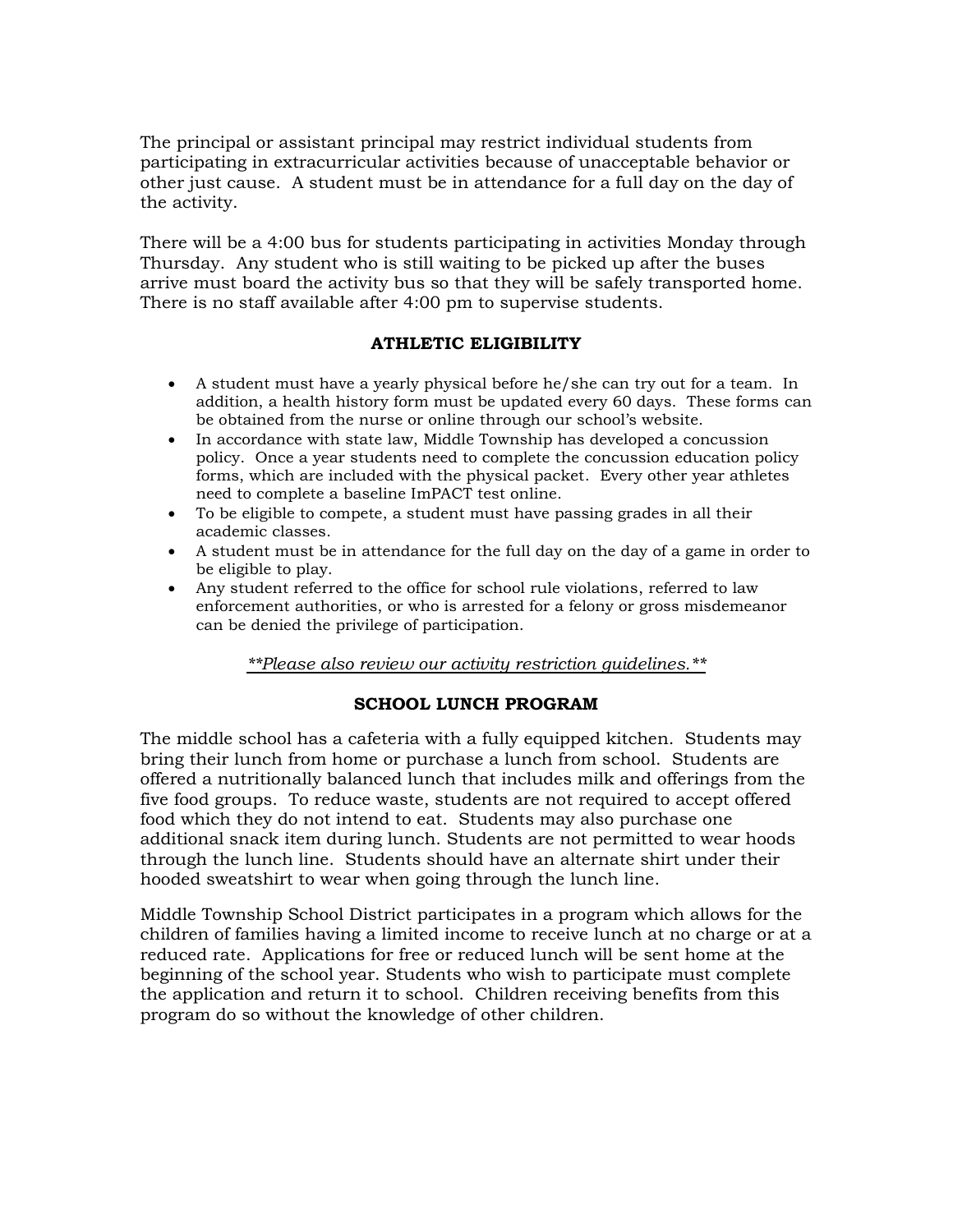### **HEALTH SERVICES**

A nurse will be on duty during the school day. State law mandates that a nurse may only provide a student with first aid treatment; therefore, in the case of an accident, the parent will be notified. If the child must be sent home due to illness, it will be the parent's responsibility to transport the child from school. The school physician and the nurse will administer physical examinations as well as hearing and vision tests. The exam will be given to all students on a grade level basis. Parents will immediately be notified of any abnormalities discovered during the examinations. Particular health questions or problems regarding your child should be communicated directly to the school nurse.

Please note that medications to be administered by the nurse must be accompanied by a written doctor's order. Any student taking medication on a permanent basis requires a yearly renewal of the medication administration form.

## **HOME INSTRUCTION**

Home Instruction is designed to address temporary illness or injury. As soon as it has been determined that a student will need confinement at his/her residence for at least a two week period, the parent should submit a written determination from a physician documenting the need. This physician's referral should be submitted to the main office staff at the school the student attends. This documentation **MUST CONTAIN** the following information:

- 1. Student name and date of birth
- 2. Diagnosis
- 3. The expected length of the period of confinement
- 4. Physician's signature and date of request

Incomplete requests cannot be processed until the student's physician provides the necessary information. All requests for homebound instruction must be reviewed and approved by the school physician prior to the start of homebound instruction.

## **DRUGS AND ALCOHOL**

Any student suspected of being under the influence of any drug or alcohol on school property or at any school sponsored event shall immediately be taken through the mandated steps as outlined in the New Jersey Administrative Code, title 6:29-6 (available upon request) and the Middle Township Board of Education Policies and Procedures. These include timely notification of administration, parents, and superintendent and immediate referral to a medical facility for examination and drug screening. Arrangements for the student's re-admission to school will be finalized after a review of the medical analysis.

## **GUIDANCE**

This department exists to help students and parents cope with the many adjustment problems which are normally found in the middle school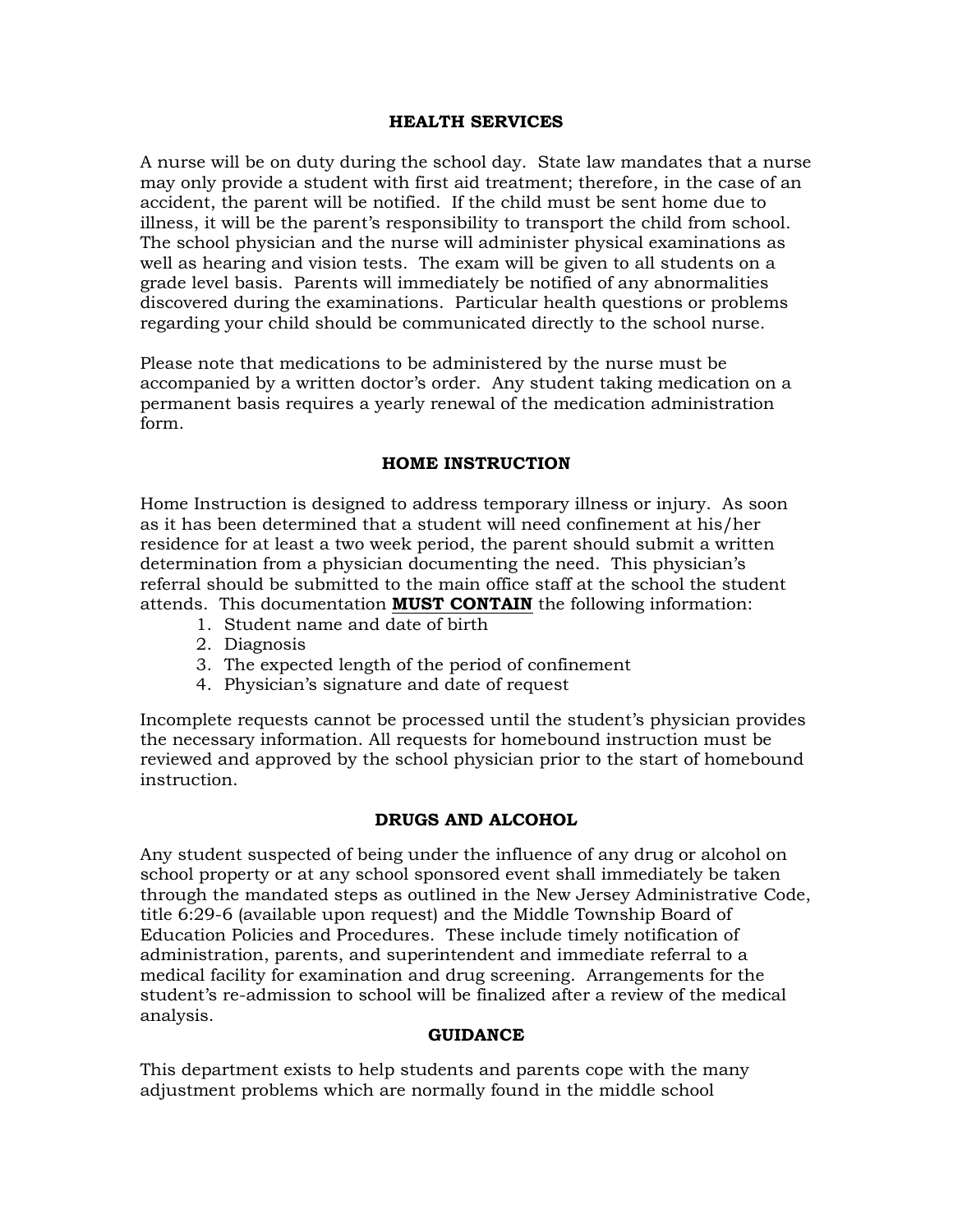population. Students who seem to have a problem of a social, emotional, or academic nature are free to avail themselves of the services of their counselor. Students are to obtain a pass from one of their teachers before reporting to guidance. Request forms to meet with your counselor are available in the front office.

# **LOST AND FOUND**

Lost and found items are placed on the cafeteria stage for students to retrieve. Jewelry, cash, or other non-clothing valuables may be kept in the front office. Students or parents should report all losses to the school as quickly as possible; however, Middle Township schools assume no responsibility for lost or stolen items.

# **TRANSPORTATION**

For questions or concerns relating to student transportation, please contact the district's transportation coordinator for all Middle Township Schools. The coordinator is in charge of planning the bus routes, assigning the children to buses, and keeping everyone informed of changes that take place pertaining to transportation. The telephone number for the bus garage is 465-1827 ext. 5520.

# **BUS RIDING RULES**

Transportation to and from school is a part of the regular school day with the same expectations and requirements for student behavior. We are determined that student transportation will be conducted safely. To ensure this, always remember that the bus driver shall be in FULL CHARGE of the bus at ALL times. Failure to courteously and immediately follow the driver's direction will result in significant disciplinary action. The driver's only concern is the safe transport of our children; therefore, parents are not permitted to board the bus and should call the transportation coordinator to discuss any problems or concerns.

Pupils are not permitted to ride on any bus other than their regularly assigned bus. Only the principal/vice principal may grant an exception to this rule and then only under emergency conditions. All requests for a bus change must be made by the parent/guardian in writing. This document must be submitted to the main office during homeroom the day the bus change would occur, allowing parental contact to be made if necessary. Additionally, students who are bus riders may not walk or ride a bike home from school without **WRITTEN** permission from a parent.

Riding the school bus is a privilege. It is imperative that all students observe the rules of proper conduct while riding the bus. To ensure the safety of all passengers, students must follow these guidelines:

- a. The driver is in full charge of the bus and the students.
- b. Serious misbehavior by students will result in suspension from riding the bus. If this occurs, parents/guardians will be responsible for providing transportation to and from school.
- c. No student shall, at anytime, extend his/her hands, arms, head or other parts of the body out of the window whether the bus is in motion or standing still.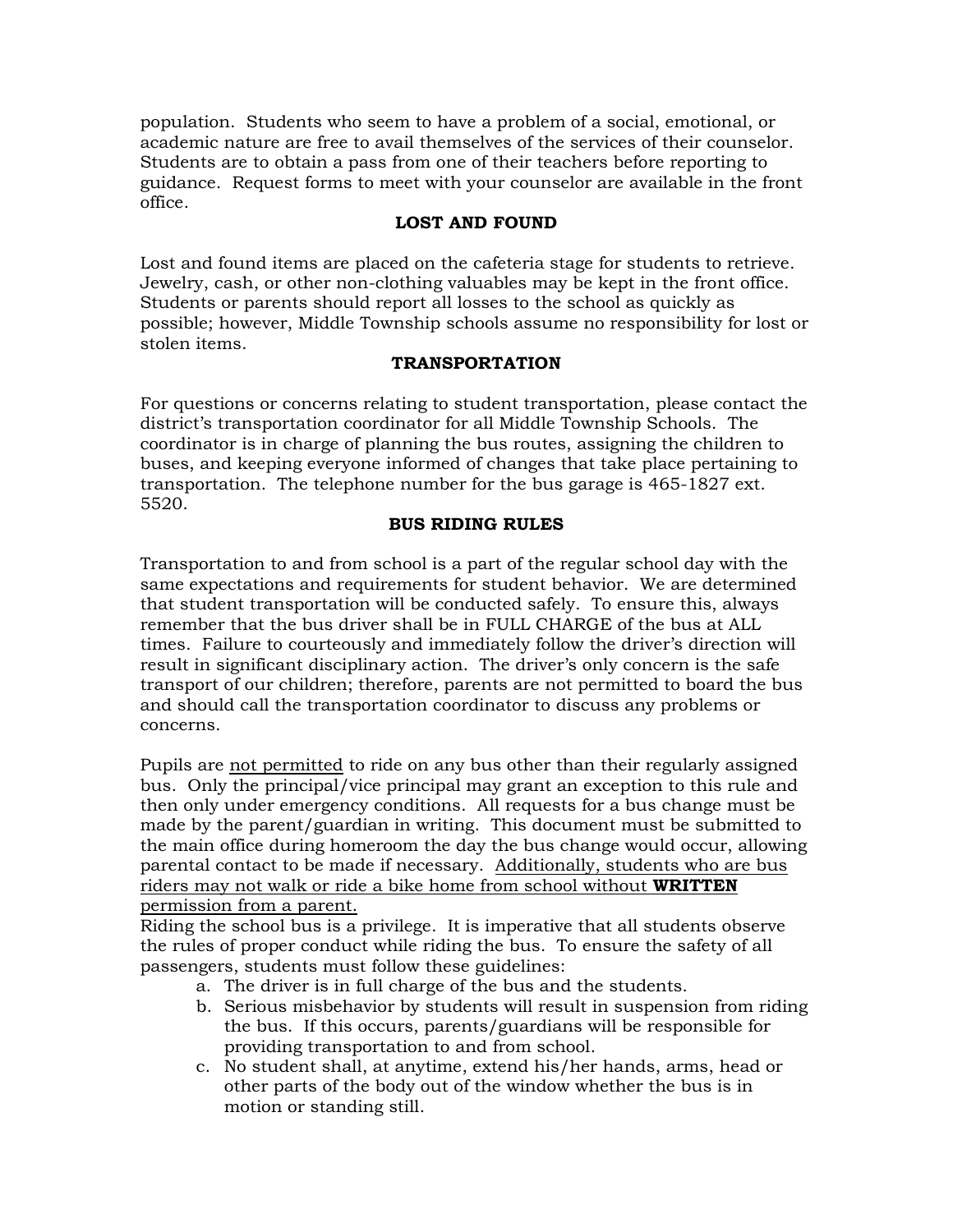- d. All students are to remain seated until the bus arrives at the destination and comes to a complete stop.
- e. Obscene language, throwing or shooting objects, excessive noise, and other actions distracting to the bus driver are prohibited.
- f. Any and all willful damage to the bus will be paid for by the offender or his/her parents.

If a student is suspended from the bus, it is the parent/guardian's responsibility to provide transportation. Students suspended from the bus are still required to attend school.

## **CELL PHONES**

Students are not to use cell phones in school unless specifically granted permission. Use of a cell phone in school may result in temporary confiscation by the administration. Cell phone use is not permitted in the hallways or cafeteria. If cell phones are confiscated, parents may be required to retrieve them.

## **PERSONAL PROPERTY**

Personal property not needed for participation in a school activity should be kept at home. **The Middle Township School District is not responsible for lost or stolen items.** 

# **SCHOOL TRIPS**

The Middle School offers students the opportunity to participate in various trips during the school year. In order to participate, students must satisfy the criteria below. Any student with an unsatisfactory discipline record may be excluded from school trips. This policy helps ensure the protection and safety of all students.

## **School Field Trip Restriction (Including Incentive Trips)**

- 1. Any disciplinary infraction resulting in In-School Suspension, Out of School Suspension, and/or bus infraction resulting in Bus Suspension will result in ineligibility for field trips for a period of 15 school days from the date of the infraction.
- 2. Failing one or more academic classes.
- 3. Accrual of 3 or more detentions within the 15 school days leading up to the trip.
- 4. Misconduct on previous school trips can make a student ineligible for future trips.
- 5. Other reasons deemed appropriate and approved by the administration.

## **SEXUAL HARRASSMENT**

The Board of Education will not tolerate sexual harassment of pupils by school employees, other pupils, or third parties. Sexual harassment of pupils is a form of prohibited sex discrimination. School district staff will investigate and resolve allegations of sexual harassment of pupils engaged in by school employees, other pupils (peers), or third parties.

The Board of Education has established a grievance procedure through which district staff and/or pupils can report alleged sexual discrimination, including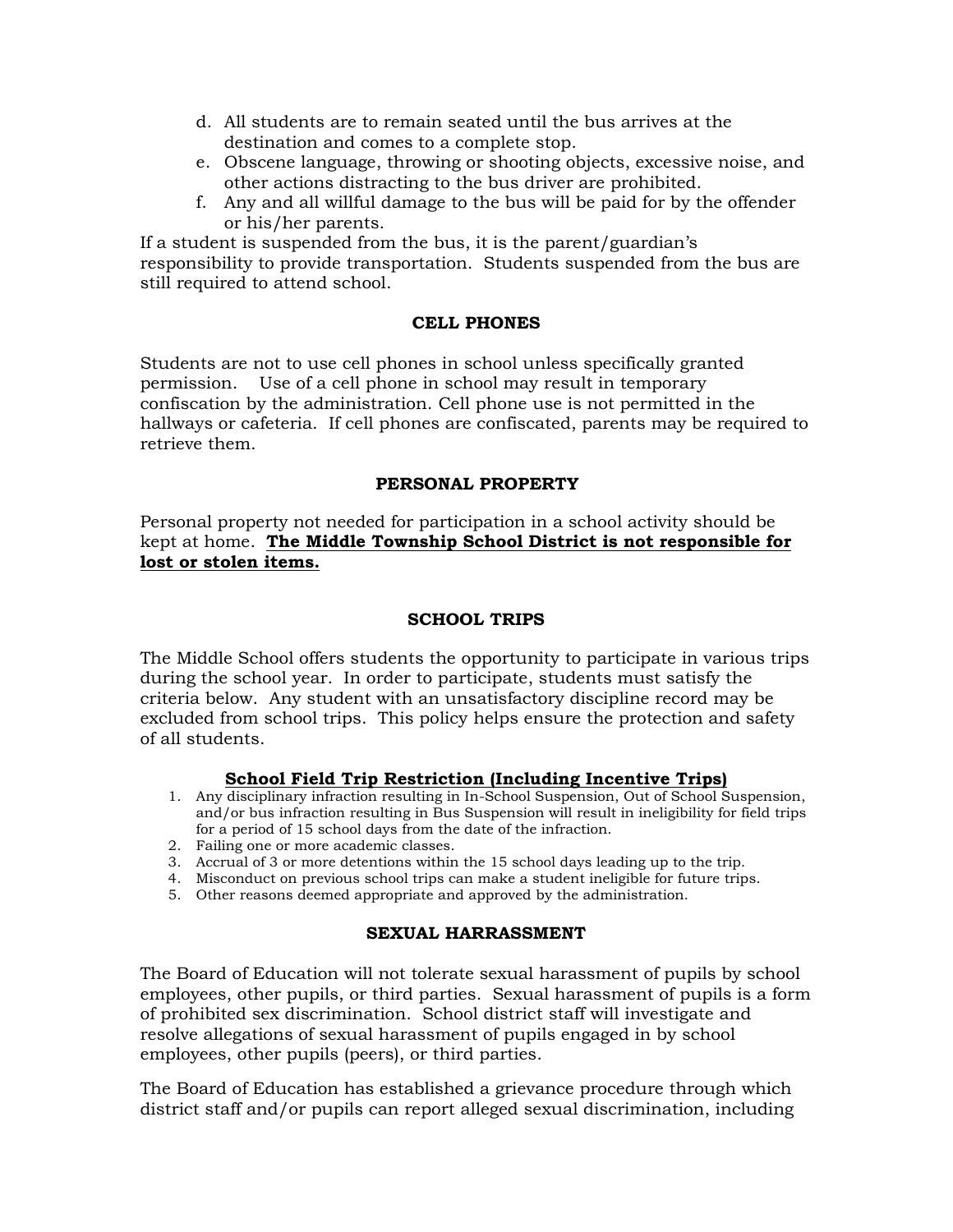sexual harassment, which may include quid pro quo harassment and hostile environment.

Definitions:

- 1. Quid pro quo harassment occurs when a school employee explicitly or implicitly conditions a pupil's participation in an educational program or activity or bases an educational decision on the pupil's submission to unwelcome sexual advances, requests for sexual favors, or other favors, or other verbal, nonverbal, or physical conduct of a sexual nature. Quid pro quo harassment is equally unlawful whether the pupil resists and suffers the threatened harm or submits and thus avoids the threatened harm.
- 2. Hostile environment sexual harassment is sexually harassing conduct (which can include unwelcome sexual advances, requests for sexual favors, or other favors, or other verbal, nonverbal, or physical conduct of a sexual nature) by an employee, by another pupil, or by a third party that is sufficiently severe, persistent, or pervasive to limit a pupil's ability to participate in or benefit from an educational program or activity, or to create a hostile or abusive educational environment.

This policy protects any individual from sex discrimination; accordingly, both male and female pupils are protected from sexual harassment engaged in by school district employees, other pupils, or third parties. Anyone who believes that he or she has been sexually harassed is encouraged to immediately report it to a responsible adult. This could include parents, school employees, or others in whom the person has confidence. The important thing is to tell someone immediately so that appropriate action can be taken.

# **HARASSMENT, INTIMIDATION, AND BULLYING**

**Harassment, Intimidation, and Bullying (HIB) And the Middle Township Board of Education Policy/Regulation #5512 Harassment, Intimidation, or Bullying Investigation (HIB) Procedure**  The HIB Policy and Investigation Procedure are found on www.middletwp.k12.nj.us

The Board of Education prohibits acts of harassment, intimidation, or bullying of a pupil. A safe and civil environment in school is necessary for pupils to learn and achieve high academic standards. Harassment, intimidation, or bullying, like other disruptive or violent behaviors, is conduct that disrupts both a pupil's ability to learn and a school's ability to educate its pupils in a safe and disciplined environment. Since pupils learn by example, school administrators, faculty, staff and volunteers should be commended for demonstrating appropriate behavior, treating others with civility and respect, and refusing to tolerate harassment, intimidation, or bullying.

*\_\_\_\_\_\_\_\_\_\_\_\_\_\_\_\_\_\_\_\_\_\_\_\_\_\_\_\_\_\_\_\_\_\_\_\_\_\_\_\_\_\_\_\_\_\_\_\_\_\_\_\_\_\_\_\_\_\_\_\_\_\_\_\_\_\_\_\_\_\_\_\_\_\_\_* 

### Pupil Expectations

1. The Board expects pupils to conduct themselves in keeping with their levels of development, maturity and demonstrated capabilities with proper regard for the rights and welfare of other pupils and school staff, the educational purpose underlying all school activities and the care of school facilities and equipment consistent with the Code of Pupil Conduct.

2. Pupils are expected to behave in a way that creates a supportive learning environment. The Board believes the best discipline is self-imposed, and it is the responsibility of staff to use instances of violations of the Code of Pupil Conduct as opportunities to help pupils learn to assume and accept responsibility for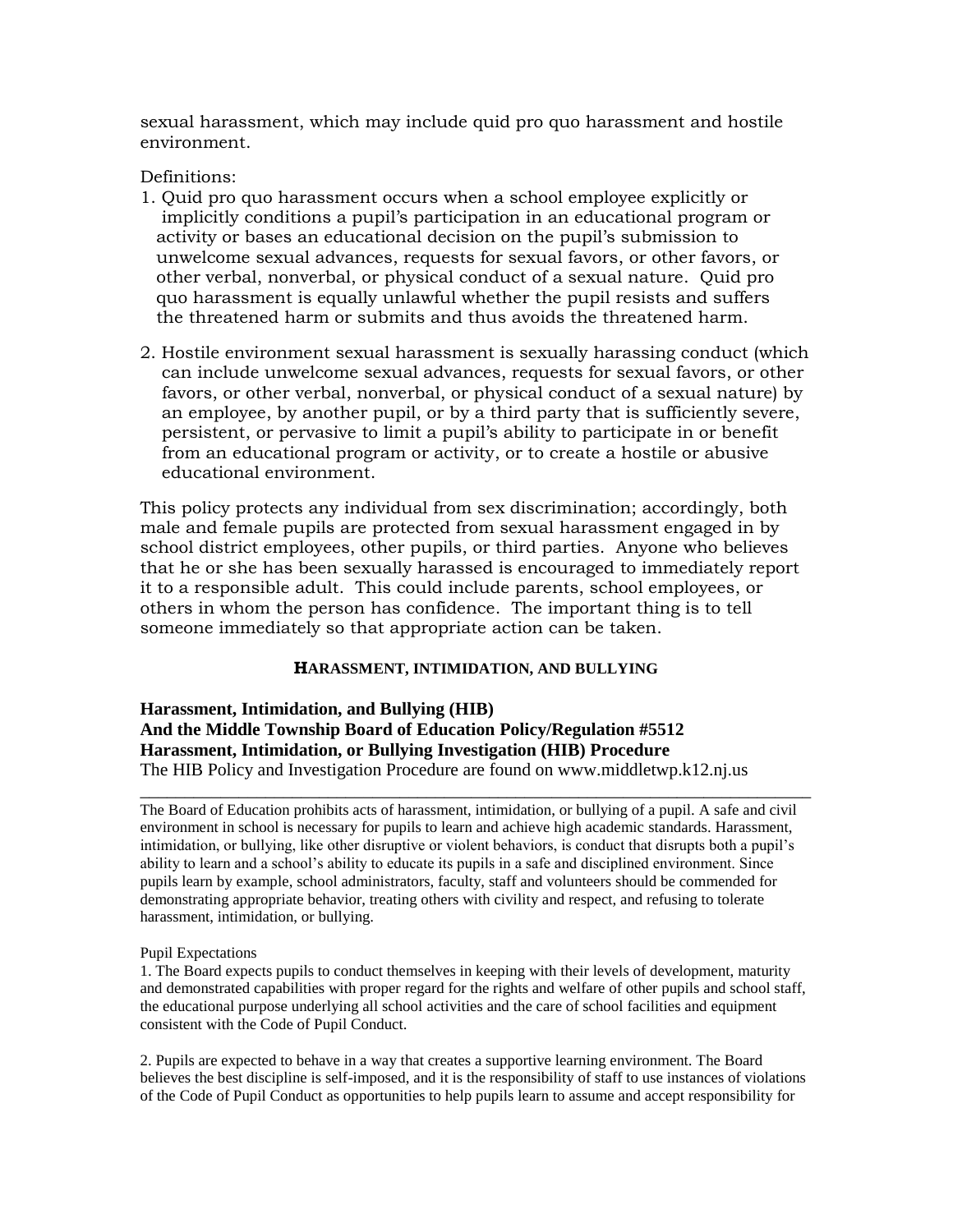their behavior and the consequences of their behavior. Staff members who interact with pupils shall apply best practices designed to prevent pupil conduct problems and foster pupils' abilities to grow in selfdiscipline.

3. The Board expects that pupils will act in accordance with the pupil behavioral expectations and standards regarding harassment, intimidation, and bullying, including:

a. Pupil responsibilities (e.g., requirements for pupils to conform to reasonable standards of socially accepted behavior; respect the person, property and rights of others; obey constituted authority; and respond to those who hold that authority);

b. Appropriate recognition for positive reinforcement for good conduct, self-discipline, and good citizenship;

c. Pupil rights; and

d. Sanctions and due process for violations of the Code of Pupil Conduct.

4. The District prohibits active or passive support for acts of harassment, intimidation, or bullying. Pupils are encouraged to support other pupils who:

a. Walk away from acts of harassment, intimidation, and bullying when they see them;

b. Constructively attempt to stop acts of harassment, intimidation, or bullying;

c. Provide support to pupils who have been subjected to harassment, intimidation, or bullying; and

d. Report acts of harassment, intimidation, and bullying to the designated school staff member.

5. These guidelines for pupil conduct will take into consideration the developmental ages of pupils, the severity of the offenses and pupils' histories of inappropriate behaviors, and the mission and physical facilities of the individual school(s) in the district. This Policy requires all pupils in the district to adhere to the rules established by the school district and to submit to the remedial and consequential measures that are appropriately assigned for infractions of these rules.

6. Consequences and appropriate remedial actions for a pupil who commits an act of harassment, intimidation, or bullying may range from positive behavioral interventions up to and including suspension or expulsion, as permitted under N.J.S.A. 18A:37-1, Discipline of Pupils and as set forth in N.J.A.C. 6A:16-7.2, Short-term Suspensions, N.J.A.C. 6A:16-7.3, Long-term Suspensions and N.J.A.C. 6A:16-7.5, Expulsions.

7. Factors for Determining Consequences

a. Age, developmental and maturity levels of the parties involved and their relationship to the school district;

b. Degrees of harm;

c. Surrounding circumstances;

d. Nature and severity of the behavior(s);

e. Incidences of past or continuing patterns of behavior;

f. Relationships between the parties involved; and

g. Context in which the alleged incidents occurred.

8. Harassment, Intimidation, and Bullying Off School Grounds

This Policy and the Code of Pupil Conduct shall apply to instances when a school employee is made aware of alleged harassment, intimidation, or bullying occurring off school grounds when:

a. The alleged harassment, intimidation, or bullying has substantially disrupted or interfered with the orderly operation of the school or the rights of other pupils; and either

b. A reasonable person should know, under the circumstances, that the alleged behavior will have the effect of physically or emotionally harming a pupil or damaging the pupil's property, or placing a pupil in reasonable fear of physical or emotional harm to his/her person or damage to his/her property; or

c. The alleged behavior has the effect of insulting or demeaning any pupil or group of pupils; or

d. The alleged behavior creates a hostile educational environment for the pupil by interfering with a pupil's education or by severely or pervasively causing physical or emotional harm to the pupil.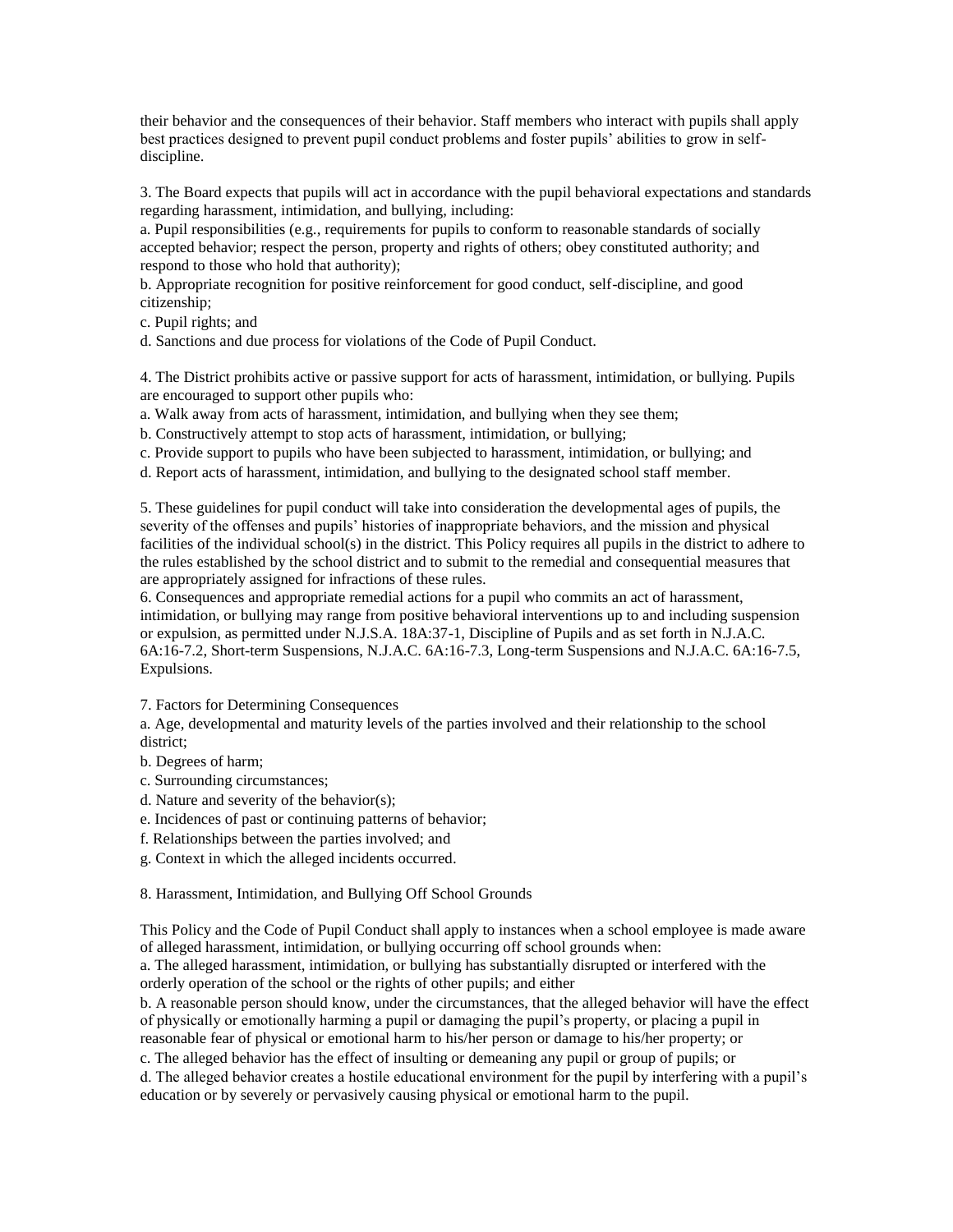9. The Board prohibits any person from falsely accusing another as a means of harassment, intimidation, or bullying.

Pupils - Consequences and appropriate remedial action for a pupil found to have falsely accused another as a means of harassment, intimidation, or bullying or as a means of retaliation may range from positive behavioral interventions up to and including suspension or expulsion, as permitted under N.J.S.A. 18A:37- 1 et seq., Discipline of Pupils and as set forth in N.J.A.C. 6A:16-7.2, Short-term Suspensions, N.J.A.C. 6A:16-7, Long-term Suspensions and N.J.A.C. 6A:16-7.5, Expulsions 10. Reports to Law Enforcement

Some acts of harassment, intimidation, and bullying may be bias-related acts and potentially bias crimes and school officials must report to law enforcement officials either serious acts or those which may be part of a larger pattern in accordance with the provisions of the Memorandum of Agreement between Education and Law Enforcement Officials.

# *\*\*\*\*A complete HIB policy is housed on our district website.\*\*\*\**

# **CODE OF ETHICS**

*Sharing a belief in the inherent value of each member of our school community, and committing to promote moral behavior in our schools and community, we will….*

- Respect ourselves, others, authority, and our surroundings;
- demonstrate responsible personal behavior whether alone or in a group;
- act with honesty in what we say and what we do;
- treat one another with compassion, kindness, and tolerance, and
- accept accountability for our choices, decisions, and actions.

## **CODE OF CONDUCT**

In order to provide a safe, positive, and productive educational environment for all who interact with and for our schools, we pledge to follow the Middle Township code of conduct.

## **RESPECT**

## *For ourselves and others:*

As a member of the school community, I will do my best to make a positive contribution while at school or school activities. To show respect for myself and others, I will:

- present myself in a positive manner, understanding that other people will form impressions of my character and values by observing how I behave and speak.
- not purposely hurt, offend, verbally or physically attack or belittle another person, even though I may disagree with his or her beliefs, choices, and/or behavior.
- dress appropriately for my environment and activity so as not to embarrass, injure, distract or show disrespect to myself or others.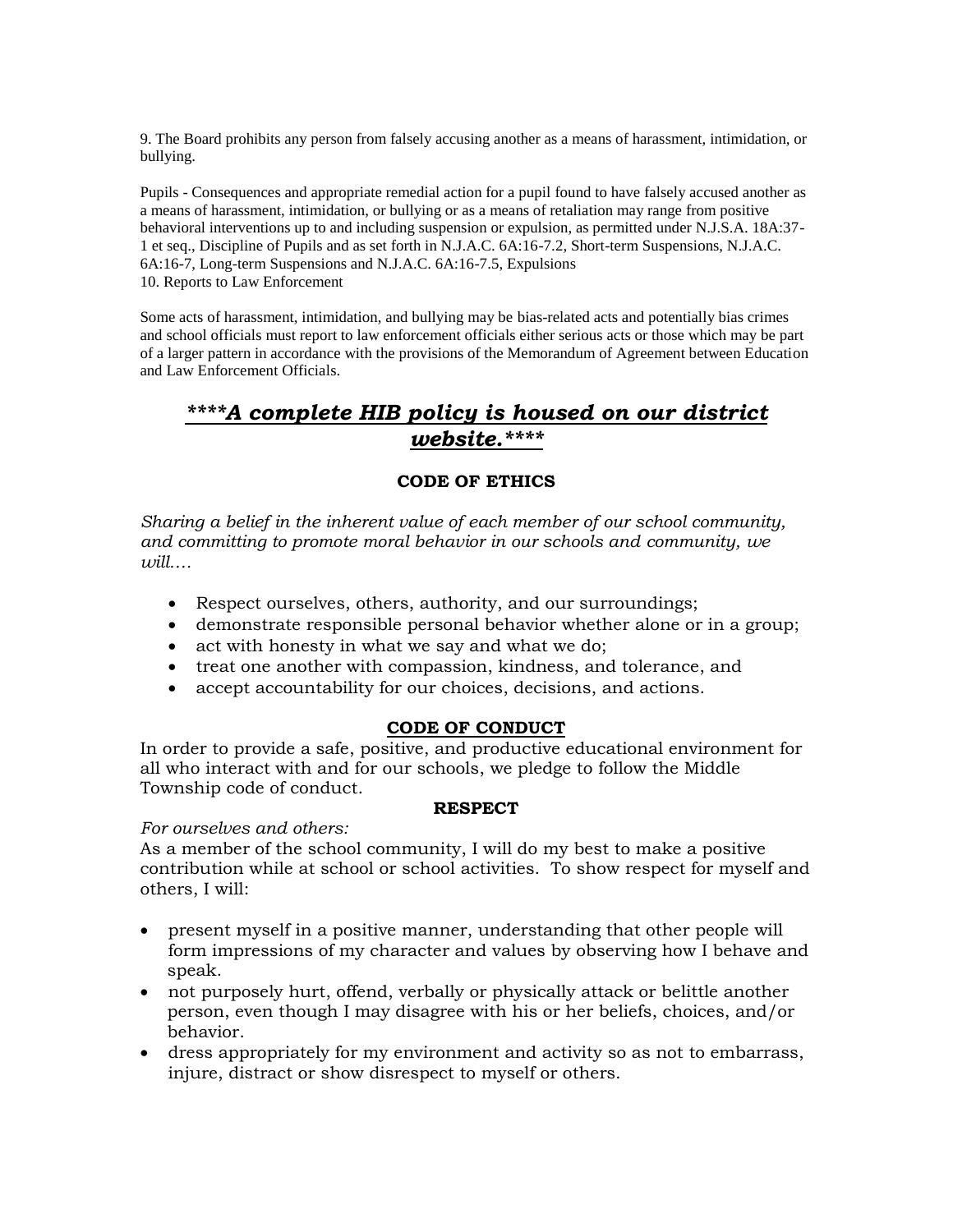• avoid the use of any illegal or harmful substance that is in violation of school policy.

## *For authority:*

To show respect in attitude and language to those in positions of authority and responsibility, I will:

- choose appropriate words.
- act and speak in a positive fashion.
- question in a respectful manner.
- follow directions in a cooperative way.

## *For surroundings:*

To show respect for the possessions of others and school and community property, I will:

- not take things that don't belong to me.
- not damage, deface, destroy or vandalize the property of any individual, community, or school.
- properly dispose of trash/waste, and recycling when appropriate.

### **ADMINISTRATIVE PRCEDURES FOR STUDENT COMPUTER AND INTERNET APPROPRIATE USE**

*The rules implement board policy Student Internet and Appropriate Use. The rules are intended to provide general guidelines and examples of prohibited uses but do not attempt to state all required or prohibited activities by users. Failure to comply with board policy and these rules may result in loss of computer and Internet access privileges, disciplinary action, and/or legal action.*

## **Computer Use is a Privilege, Not a Right**

- Students of Middle Township Public Schools computers, networks, and Internet services is provided for educational purposes and research consistent with the school's educational mission, curriculum , and instructional goals.
- The same rules and expectations govern student use of computers as apply to other student conduct and communications.
- Students are further expected to comply with these rules and all specific instructions from the teacher or other supervising staff member/volunteer when accessing the school's computers, networks, and Internet service.

### **Prohibited Use**

The user is responsible for his or her actions and activities involving Middle Township Public Schools computers, networks, and Internet services and for his or her computer files, passwords, and accounts. Examples of unacceptable uses that are expressly

prohibited include but are not limited to the following:

- Accessing inappropriate materials-accessing, submitting, posting, publishing, forwarding, downloading, scanning, or displaying materials that are obscene, threatening, discriminatory, harassing, illegal, or otherwise inappropriate.
- Illegal activities,- using the school's computers, networks, and Internet services for any illegal activity, or activity that violates other board policies, procedures, and/or school rules.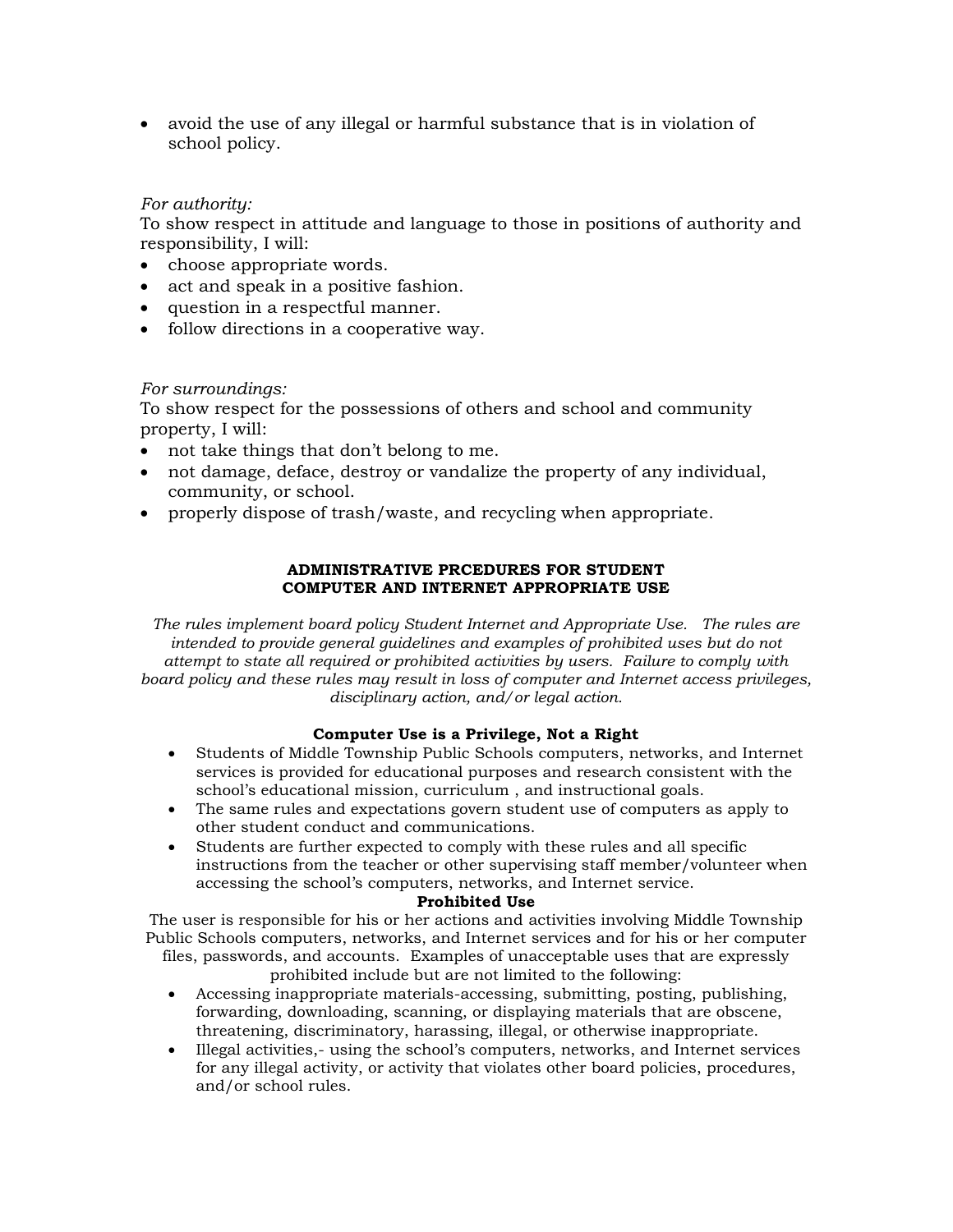- Violating copyrights- copying or downloading copyrighted materials without the owner's permission.
- Plagiarism representing as one's own work any materials obtained on Internet (such as a term papers, articles, etc). When Internet sources are used in students work, the author, publisher, and Website must be identified.
- Copying software copying or downloading software with =out the express authorization of the system administrator.
- Non-school related uses using the Middle Township Public Schools computers, networks, and Internet services for non-school-related purposes such as private financial gain, commercial advertising, or solicitation purposes, or for any other personal use.
- Misuse of passwords/unauthorized access sharing passwords, using other users' passwords with permission, and/or accessing other users' accounts.
- Malicious use/vandalism any malicious use, disruption, or harm to the school's computers, networks, and Internet services, including but not limited to hacking activities and creation/uploading of computer viruses.
- Unauthorized access to chat rooms/news groups accessing chat rooms or news groups without specific authorization from the supervising teacher.

### **No Expectation of Privacy**

*Middle Township Public Schools retains control, custody, and supervision of all computers, networks, and Internet services owned or leased by the school. The school reserves the right to monitor all computer and Internet activity by students. Students have no expectations of privacy in their use of school computers, including email and stored files.*

### **Compensation for Losses, Costs, and/or Damages**

The student and/or student's parent/guardian shall be responsible for compensating Middle Township Public Schools for any losses, costs, or damages incurred by the school related to violations of policy and/or these rules, including investigation of violations.

### **Middle Township Public Schools assumes no Responsibility for Unauthorized charges, Costs or Illegal Use**

*The school assumes no responsibility for any unauthorized charges made by students including but not limited to credit and charges, long distance telephone charges, equipment and line costs, or for any illegal use of its computers such as copyright violations.*

### **Student Security**

A student shall not reveal his/her full name, address, or telephone number on the Internet without permission from a supervising teacher. Students should inform their supervising teacher if they access information or messages that are dangerous, are inappropriate, or make them uncomfortable in any way.

### **System Security**

The security of the school's computers, networks, and Internet services is a high priority. Any user who identifies a security problem mst notify the system administrator. The user shall not demonstrate the problem to others. Any user who attempts or causes a breach of system security shall have his/her privileges revoked an may be subject to additional disciplinary and/or legal action.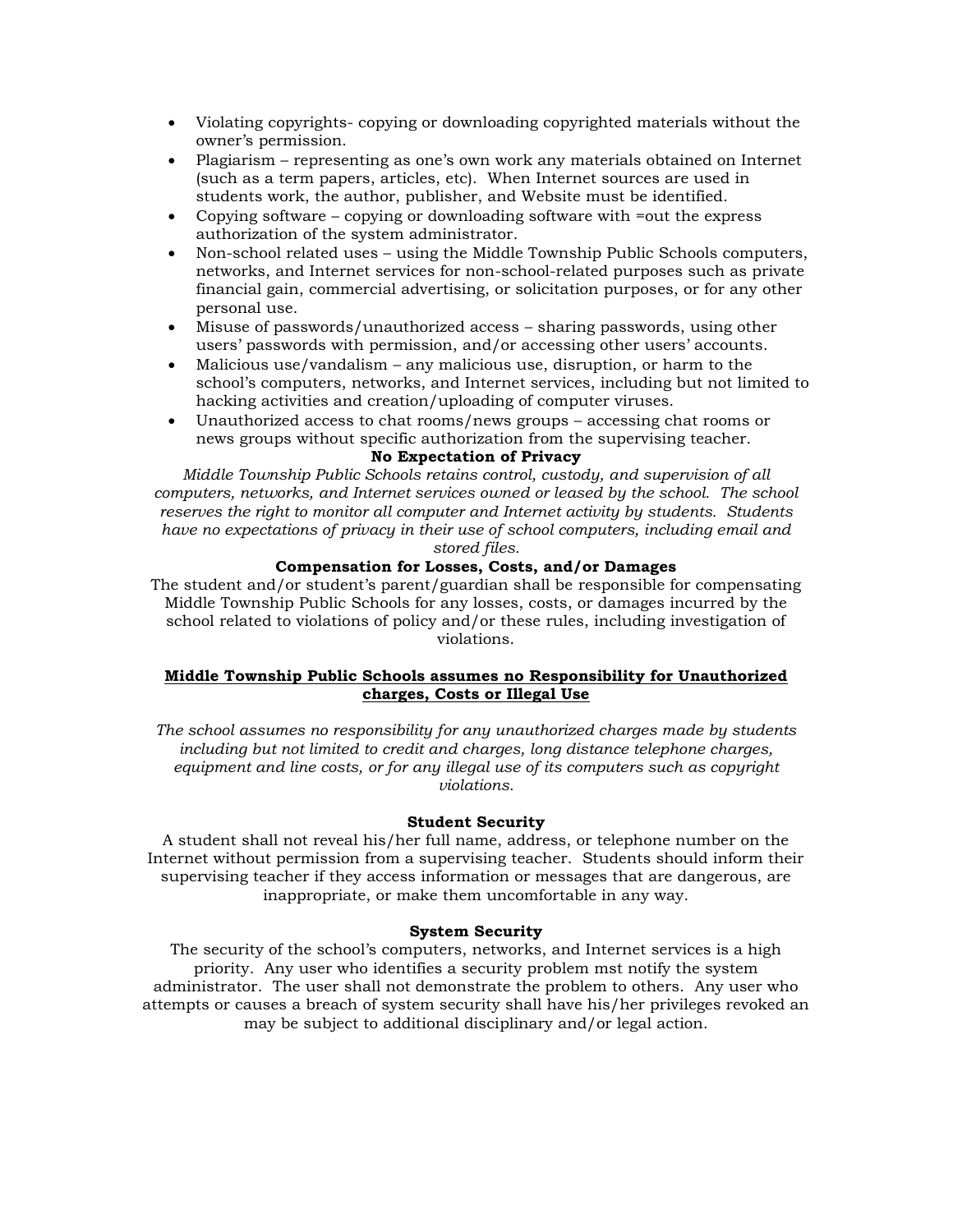## **NOTICE OF PARENT AND STUDENT RIGHTS UNDER SECTION 504, THE REHABILITATION ACT OF 1973**

The REHABILITATION ACT OF 1973, commonly referred to as "Section 504", is a nondiscrimination statue enacted by the United States Congress. The purpose of the Act is to prohibit discrimination and to assure that disabled students have educational opportunities and benefits equal to those provided to non-disabled students.

An eligible student under Section 504 is a student who (a) has, (b) has a record of having, or (c) is regarded as having a physical or mental impairment which substantially limits a major life activity such as learning, self-care, walking, seeing, hearing, speaking, breathing, working, and performing normal tasks.

Questions, complaints, or request for additional information regarding the ADA and Section 504 may be forwarded to the designated ADA and Section 504 Compliance

Officer: Mr. Robert Johnson Director of Special Education Middle Township School District 216 South Main Street Cape May Court House, NJ 08210 609-465-1800, ext 3106